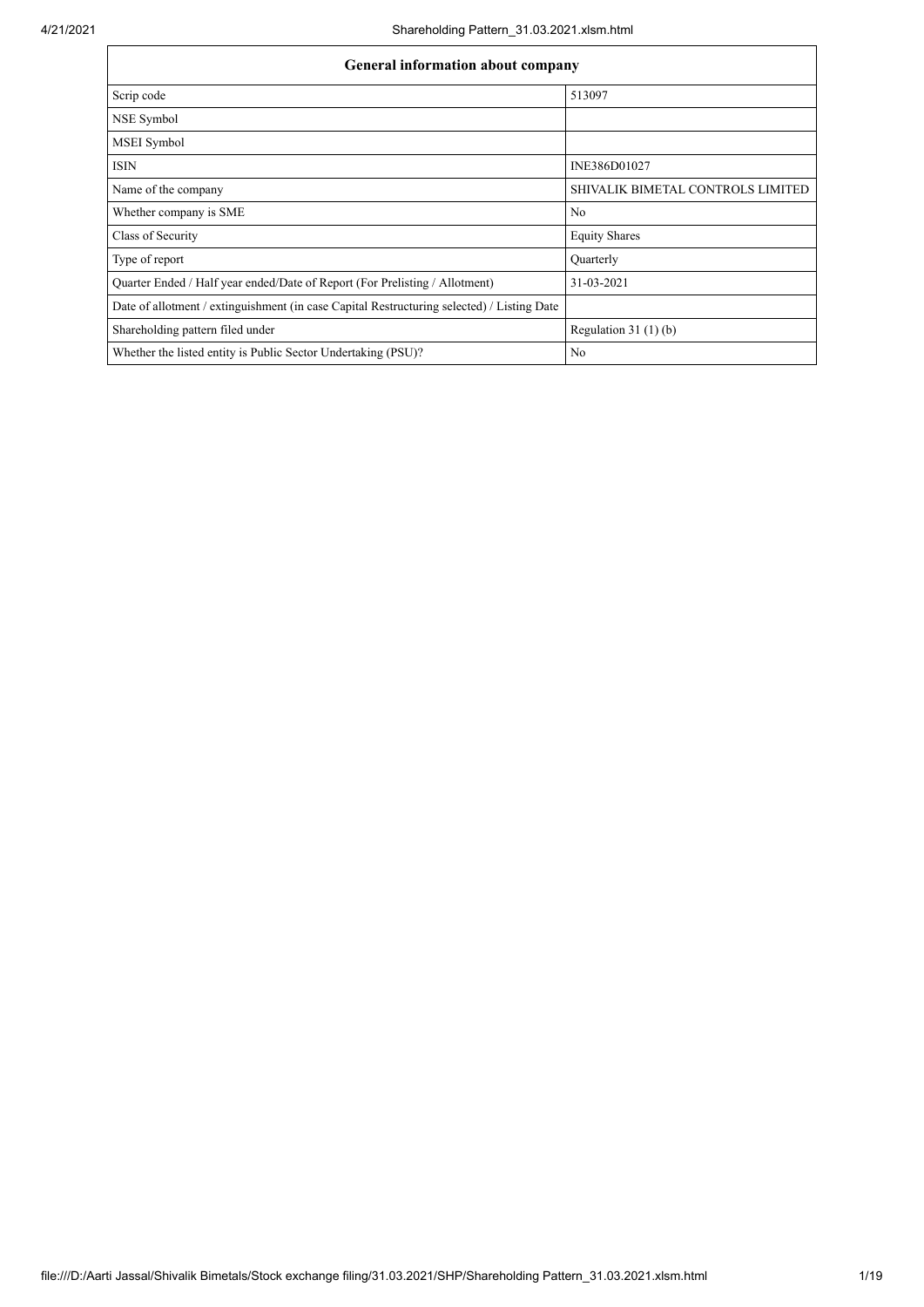|                | <b>Declaration</b>                                                                        |                |                                |                       |                             |  |  |  |  |  |  |  |
|----------------|-------------------------------------------------------------------------------------------|----------------|--------------------------------|-----------------------|-----------------------------|--|--|--|--|--|--|--|
| Sr.<br>No.     | Particular                                                                                | Yes/No         | Promoter and<br>Promoter Group | Public<br>shareholder | Non Promoter-<br>Non Public |  |  |  |  |  |  |  |
| $\mathbf{1}$   | Whether the Listed Entity has issued any partly paid up shares?                           | N <sub>o</sub> | N <sub>o</sub>                 | N <sub>o</sub>        | N <sub>o</sub>              |  |  |  |  |  |  |  |
| $\mathfrak{2}$ | Whether the Listed Entity has issued any Convertible Securities<br>$\Omega$               | N <sub>o</sub> | N <sub>o</sub>                 | N <sub>0</sub>        | N <sub>o</sub>              |  |  |  |  |  |  |  |
| 3              | Whether the Listed Entity has issued any Warrants?                                        | N <sub>0</sub> | N <sub>o</sub>                 | N <sub>0</sub>        | No                          |  |  |  |  |  |  |  |
| $\overline{4}$ | Whether the Listed Entity has any shares against which<br>depository receipts are issued? | N <sub>0</sub> | N <sub>o</sub>                 | N <sub>0</sub>        | N <sub>0</sub>              |  |  |  |  |  |  |  |
| 5              | Whether the Listed Entity has any shares in locked-in?                                    | No             | N <sub>o</sub>                 | N <sub>o</sub>        | N <sub>o</sub>              |  |  |  |  |  |  |  |
| 6              | Whether any shares held by promoters are pledge or otherwise<br>encumbered?               | No             | N <sub>o</sub>                 |                       |                             |  |  |  |  |  |  |  |
| $\overline{7}$ | Whether company has equity shares with differential voting<br>rights?                     | N <sub>0</sub> | N <sub>o</sub>                 | N <sub>o</sub>        | N <sub>o</sub>              |  |  |  |  |  |  |  |
| 8              | Whether the listed entity has any significant beneficial owner?                           | N <sub>0</sub> |                                |                       |                             |  |  |  |  |  |  |  |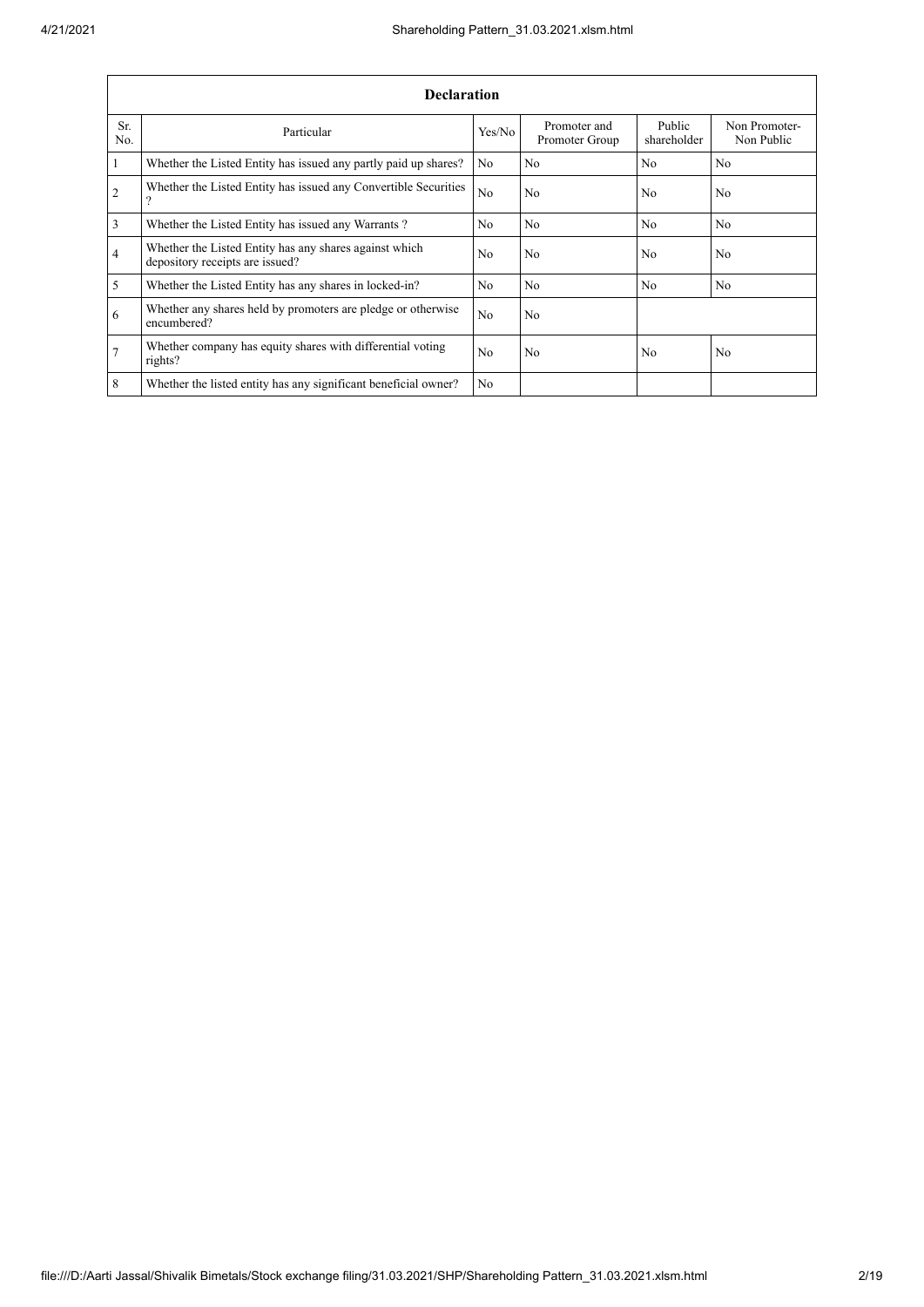|                          |                                           |                                                                    |           |                             |                          |                                    | Table I - Summary Statement holding of specified securities                  |                                                                  |                           |          |                     |
|--------------------------|-------------------------------------------|--------------------------------------------------------------------|-----------|-----------------------------|--------------------------|------------------------------------|------------------------------------------------------------------------------|------------------------------------------------------------------|---------------------------|----------|---------------------|
|                          | Category<br>of<br>shareholder<br>(II)     | No. of<br>Nos. Of<br>fully paid<br>shareholders<br>(III)<br>shares |           | No. Of<br>Partly<br>paid-up | No. Of<br>shares         | Total nos.<br>shares<br>held (VII) | Shareholding as a<br>% of total no. of<br>shares (calculated<br>as per SCRR, | Number of Voting Rights held in each<br>class of securities (IX) |                           |          |                     |
| Category<br>$($ $\Gamma$ |                                           |                                                                    | up equity | equity                      | underlying<br>Depository |                                    |                                                                              |                                                                  | No of Voting (XIV) Rights |          | Total as a          |
|                          |                                           |                                                                    | held (IV) | shares<br>held<br>(V)       | Receipts<br>(VI)         | $= (IV) +$<br>$(V)$ + $(VI)$       | 1957) (VIII) As a<br>% of $(A+B+C2)$                                         | Class eg:<br>X                                                   | Class<br>eg:y             | Total    | $%$ of<br>$(A+B+C)$ |
| (A)                      | Promoter<br>&<br>Promoter<br>Group        | 16                                                                 | 23274920  |                             |                          | 23274920                           | 60.61                                                                        | 23274920                                                         |                           | 23274920 | 61.18               |
| (B)                      | Public                                    | 7949                                                               | 15127880  |                             |                          | 15127880                           | 39.39                                                                        | 14766904                                                         |                           | 14766904 | 38.82               |
| (C)                      | Non<br>Promoter-<br>Non Public            |                                                                    |           |                             |                          |                                    |                                                                              |                                                                  |                           |          |                     |
| (C1)                     | <b>Shares</b><br>underlying<br><b>DRs</b> |                                                                    |           |                             |                          |                                    |                                                                              |                                                                  |                           |          |                     |
| (C2)                     | Shares held<br>by<br>Employee<br>Trusts   |                                                                    |           |                             |                          |                                    |                                                                              |                                                                  |                           |          |                     |
|                          | Total                                     | 7965                                                               | 38402800  |                             |                          | 38402800                           | 100                                                                          | 38041824                                                         |                           | 38041824 | 100                 |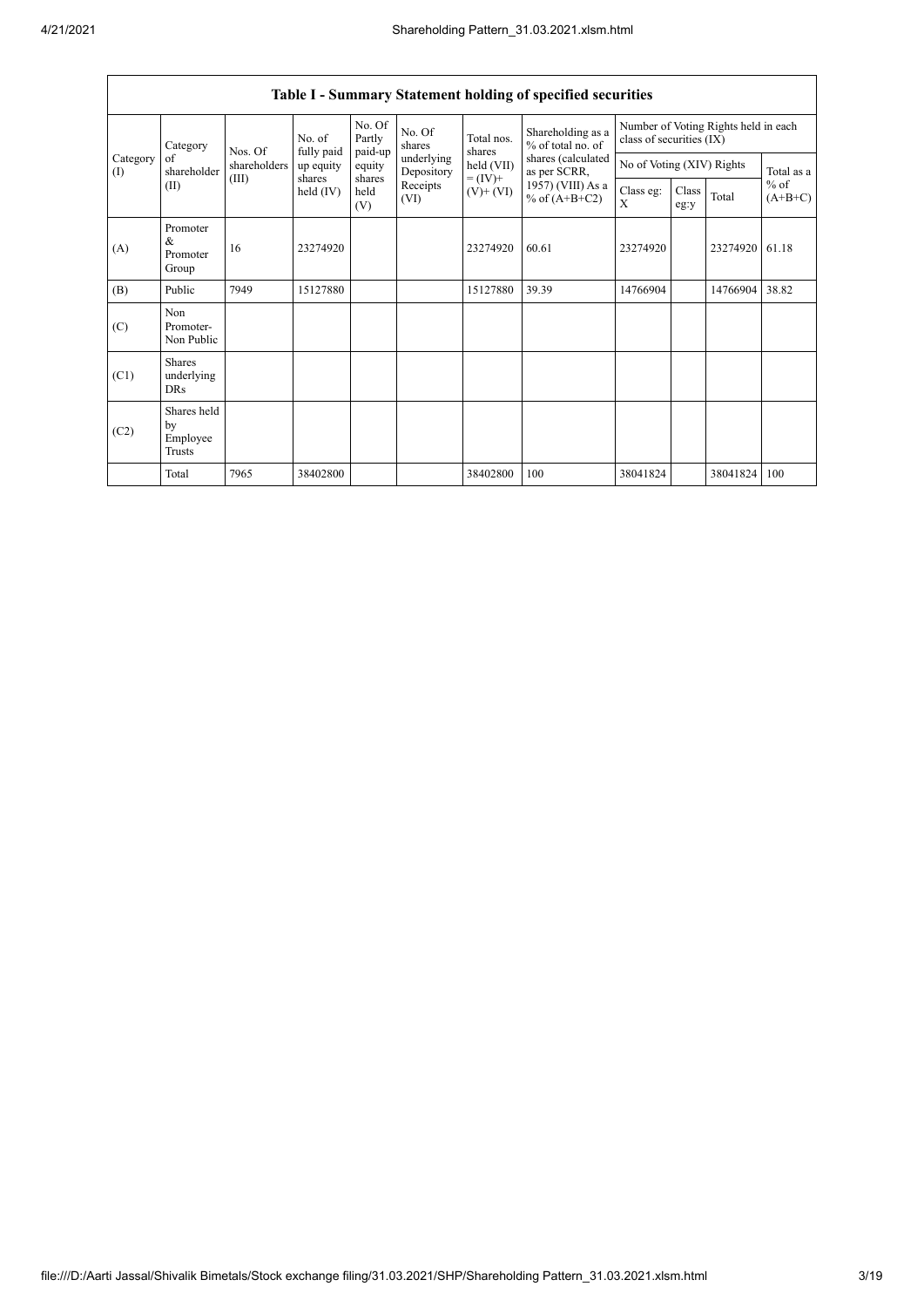|                                        |                                                |                                                                                                                                                                  |                                                           |                                                                                    | Table I - Summary Statement holding of specified securities                                |            |                                                                               |            |                                                         |                                |
|----------------------------------------|------------------------------------------------|------------------------------------------------------------------------------------------------------------------------------------------------------------------|-----------------------------------------------------------|------------------------------------------------------------------------------------|--------------------------------------------------------------------------------------------|------------|-------------------------------------------------------------------------------|------------|---------------------------------------------------------|--------------------------------|
| Category<br>$\left( \mathrm{I}\right)$ | Category<br>of<br>shareholder<br>(II)<br>(X)   | No. Of<br>No. of<br><b>Shares</b><br><b>Shares</b><br>Underlying<br>Underlying<br>Outstanding<br>Outstanding<br>convertible<br>Warrants<br>securities<br>$(X_i)$ | No. Of Shares<br>Underlying<br>Outstanding<br>convertible | Shareholding, as a %<br>assuming full<br>conversion of<br>convertible securities ( | Number of<br>Locked in<br>shares (XII)                                                     |            | Number of<br><b>Shares</b><br>pledged or<br>otherwise<br>encumbered<br>(XIII) |            | Number of<br>equity shares<br>held in                   |                                |
|                                        |                                                |                                                                                                                                                                  |                                                           | securities and<br>No. Of<br>Warrants (Xi)<br>(a)                                   | as a percentage of<br>diluted share capital)<br>$(XI) = (VII)+(X) As a %$<br>of $(A+B+C2)$ | No.<br>(a) | As a<br>$%$ of<br>total<br>Shares<br>held<br>(b)                              | No.<br>(a) | As a<br>$%$ of<br>total<br><b>Shares</b><br>held<br>(b) | dematerialized<br>form $(XIV)$ |
| (A)                                    | Promoter<br>&<br>Promoter<br>Group             |                                                                                                                                                                  |                                                           |                                                                                    | 60.61                                                                                      |            |                                                                               |            |                                                         | 23274920                       |
| (B)                                    | Public                                         |                                                                                                                                                                  |                                                           |                                                                                    | 39.39                                                                                      |            |                                                                               |            |                                                         | 14405780                       |
| (C)                                    | Non<br>Promoter-<br>Non Public                 |                                                                                                                                                                  |                                                           |                                                                                    |                                                                                            |            |                                                                               |            |                                                         |                                |
| (C1)                                   | <b>Shares</b><br>underlying<br><b>DRs</b>      |                                                                                                                                                                  |                                                           |                                                                                    |                                                                                            |            |                                                                               |            |                                                         |                                |
| (C2)                                   | Shares held<br>by<br>Employee<br><b>Trusts</b> |                                                                                                                                                                  |                                                           |                                                                                    |                                                                                            |            |                                                                               |            |                                                         |                                |
|                                        | Total                                          |                                                                                                                                                                  |                                                           |                                                                                    | 100                                                                                        |            |                                                                               |            |                                                         | 37680700                       |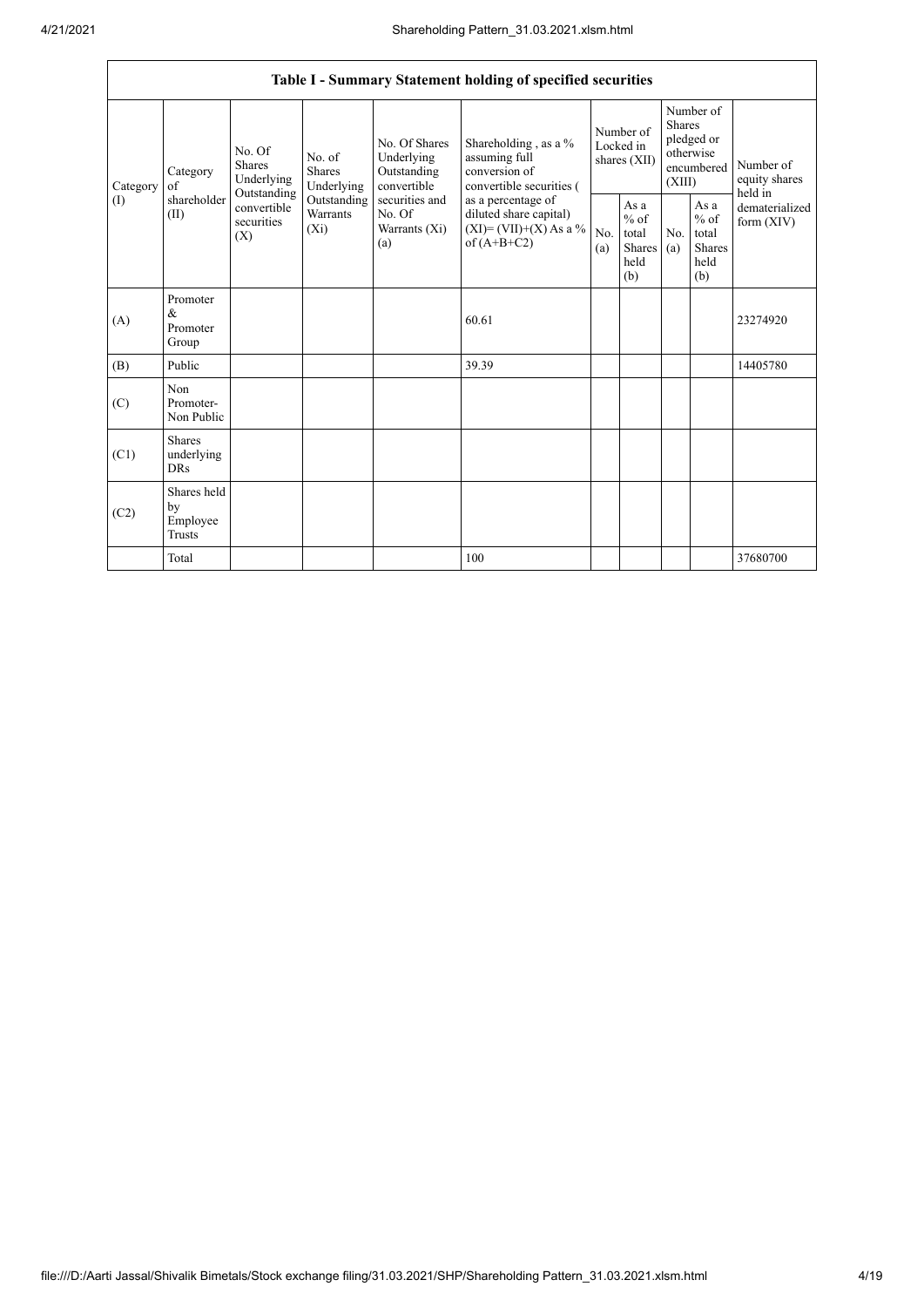|                                                                                                | Table II - Statement showing shareholding pattern of the Promoter and Promoter Group                                |                         |                         |                                 |                                    |                             |                                                  |                                                                  |               |                |                                 |
|------------------------------------------------------------------------------------------------|---------------------------------------------------------------------------------------------------------------------|-------------------------|-------------------------|---------------------------------|------------------------------------|-----------------------------|--------------------------------------------------|------------------------------------------------------------------|---------------|----------------|---------------------------------|
|                                                                                                |                                                                                                                     |                         | No. of                  | No.<br><b>Of</b><br>Partly      | No. Of                             | Total nos.                  | Shareholding<br>as a % of<br>total no. of        | Number of Voting Rights held in each<br>class of securities (IX) |               |                |                                 |
| Sr.                                                                                            | Category &<br>Name of the                                                                                           | Nos. Of<br>shareholders | fully paid<br>up equity | paid-<br>up                     | shares<br>underlying<br>Depository | shares<br>held<br>$(VII) =$ | shares<br>(calculated<br>as per                  | No of Voting (XIV) Rights                                        |               |                | Total<br>as a %                 |
|                                                                                                | Shareholders (I)                                                                                                    | (III)                   | shares<br>held $(IV)$   | equity<br>shares<br>held<br>(V) | Receipts<br>(VI)                   | $(IV)+$<br>$(V)$ + $(VI)$   | SCRR,<br>1957) (VIII)<br>As a % of<br>$(A+B+C2)$ | Class eg:<br>X                                                   | Class<br>eg:y | Total          | of<br>Total<br>Voting<br>rights |
| A                                                                                              | Table II - Statement showing shareholding pattern of the Promoter and Promoter Group                                |                         |                         |                                 |                                    |                             |                                                  |                                                                  |               |                |                                 |
| (1)                                                                                            | Indian                                                                                                              |                         |                         |                                 |                                    |                             |                                                  |                                                                  |               |                |                                 |
| (a)                                                                                            | Individuals/Hindu<br>undivided Family                                                                               | 10                      | 5424849                 |                                 |                                    | 5424849                     | 14.13                                            | 5424849                                                          |               | 5424849        | 14.26                           |
| (d)                                                                                            | Any Other<br>(specify)                                                                                              | 6                       | 17850071                |                                 |                                    | 17850071                    | 46.48                                            | 17850071                                                         |               | 17850071       | 46.92                           |
| Sub-Total<br>(A)(1)                                                                            |                                                                                                                     | 16                      | 23274920                |                                 |                                    | 23274920                    | 60.61                                            | 23274920                                                         |               | 23274920 61.18 |                                 |
| (2)                                                                                            | Foreign                                                                                                             |                         |                         |                                 |                                    |                             |                                                  |                                                                  |               |                |                                 |
| Total<br>Shareholding<br>of Promoter<br>and<br>Promoter<br>Group $(A)=$<br>$(A)(1)+(A)$<br>(2) |                                                                                                                     | 16                      | 23274920                |                                 |                                    | 23274920                    | 60.61                                            | 23274920                                                         |               | 23274920       | 61.18                           |
| $\, {\bf B}$                                                                                   | Table III - Statement showing shareholding pattern of the Public shareholder                                        |                         |                         |                                 |                                    |                             |                                                  |                                                                  |               |                |                                 |
| (1)                                                                                            | Institutions                                                                                                        |                         |                         |                                 |                                    |                             |                                                  |                                                                  |               |                |                                 |
| (c)                                                                                            | Alternate<br><b>Investment Funds</b>                                                                                | 1                       | 22291                   |                                 |                                    | 22291                       | 0.06                                             | 22291                                                            |               | 22291          | 0.06                            |
| (f)                                                                                            | Financial<br>Institutions/<br><b>Banks</b>                                                                          | 1                       | 2000                    |                                 |                                    | 2000                        | 0.01                                             | 2000                                                             |               | 2000           | 0.01                            |
| Sub-Total<br>(B)(1)                                                                            |                                                                                                                     | 2                       | 24291                   |                                 |                                    | 24291                       | 0.06                                             | 24291                                                            |               | 24291          | 0.06                            |
| (3)                                                                                            | Non-institutions                                                                                                    |                         |                         |                                 |                                    |                             |                                                  |                                                                  |               |                |                                 |
| (a(i))                                                                                         | Individuals -<br>i.Individual<br>shareholders<br>holding nominal<br>share capital up<br>to Rs. 2 lakhs.             | 7711                    | 9998609                 |                                 |                                    | 9998609                     | 26.04                                            | 9998609                                                          |               | 9998609        | 26.28                           |
| (a(ii))                                                                                        | Individuals - ii.<br>Individual<br>shareholders<br>holding nominal<br>share capital in<br>excess of Rs. 2<br>lakhs. | 9                       | 2895552                 |                                 |                                    | 2895552                     | 7.54                                             | 2895552                                                          |               | 2895552        | 7.61                            |
| (e)                                                                                            | Any Other<br>(specify)                                                                                              | 227                     | 2209428                 |                                 |                                    | 2209428                     | 5.75                                             | 1848452                                                          |               | 1848452        | 4.86                            |
| Sub-Total<br>(B)(3)                                                                            |                                                                                                                     | 7947                    | 15103589                |                                 |                                    | 15103589                    | 39.33                                            | 14742613                                                         |               | 14742613       | 38.75                           |
| Total Public<br>Shareholding<br>$(B)=(B)(1)+$<br>$(B)(2)+(B)$<br>(3)                           |                                                                                                                     | 7949                    | 15127880                |                                 |                                    | 15127880 39.39              |                                                  | 14766904                                                         |               | 14766904 38.82 |                                 |
| $\mathbf C$                                                                                    | Table IV - Statement showing shareholding pattern of the Non Promoter- Non Public shareholder                       |                         |                         |                                 |                                    |                             |                                                  |                                                                  |               |                |                                 |
| Total (<br>$A+B+C2$ )                                                                          |                                                                                                                     | 7965                    | 38402800                |                                 |                                    | 38402800                    | 100                                              | 38041824                                                         |               | 38041824       | 100                             |
| Total<br>$(A+B+C)$                                                                             |                                                                                                                     | 7965                    | 38402800                |                                 |                                    | 38402800                    | 100                                              | 38041824                                                         |               | 38041824 100   |                                 |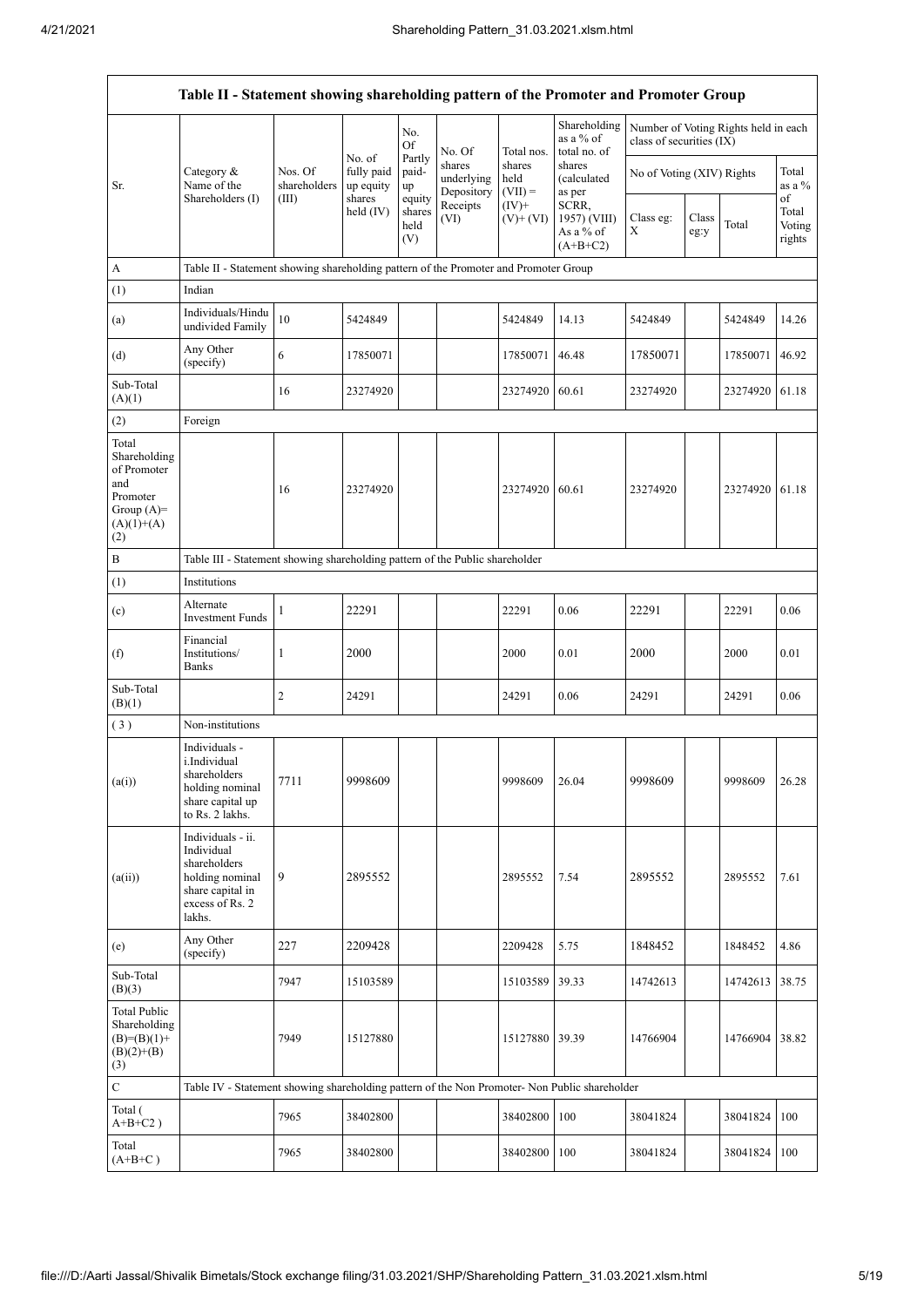|                                                                                         |                                                      |                                           |                                                           | Table II - Statement showing shareholding pattern of the Promoter and Promoter Group                                                                                      |  |                                                  |            |                                                                               |                                       |
|-----------------------------------------------------------------------------------------|------------------------------------------------------|-------------------------------------------|-----------------------------------------------------------|---------------------------------------------------------------------------------------------------------------------------------------------------------------------------|--|--------------------------------------------------|------------|-------------------------------------------------------------------------------|---------------------------------------|
| Sr.                                                                                     | No. Of<br><b>Shares</b><br>Underlying<br>Outstanding | No. of<br><b>Shares</b><br>Underlying     | No. Of Shares<br>Underlying<br>Outstanding<br>convertible | Shareholding, as a %<br>assuming full conversion of<br>convertible securities (as a<br>percentage of diluted share<br>capital) $(XI) = (VII)+(X) As$<br>a % of $(A+B+C2)$ |  | Number of<br>Locked in<br>shares (XII)           |            | Number of<br><b>Shares</b><br>pledged or<br>otherwise<br>encumbered<br>(XIII) | Number of<br>equity shares<br>held in |
|                                                                                         | convertible<br>securities<br>(X)                     | Outstanding<br><b>Warrants</b><br>$(X_i)$ | securities and<br>No. Of Warrants<br>$(Xi)$ $(a)$         |                                                                                                                                                                           |  | As a<br>$%$ of<br>total<br>Shares<br>held<br>(b) | No.<br>(a) | As $\mathbf{a}$<br>$%$ of<br>total<br>Shares<br>held<br>(b)                   | dematerialized<br>form $(XIV)$        |
| A                                                                                       |                                                      |                                           |                                                           | Table II - Statement showing shareholding pattern of the Promoter and Promoter Group                                                                                      |  |                                                  |            |                                                                               |                                       |
| (1)                                                                                     | Indian                                               |                                           |                                                           |                                                                                                                                                                           |  |                                                  |            |                                                                               |                                       |
| (a)                                                                                     |                                                      |                                           |                                                           | 14.13                                                                                                                                                                     |  |                                                  |            |                                                                               | 5424849                               |
| (d)                                                                                     |                                                      |                                           |                                                           | 46.48                                                                                                                                                                     |  |                                                  |            |                                                                               | 17850071                              |
| Sub-Total (A)<br>(1)                                                                    |                                                      |                                           |                                                           | 60.61                                                                                                                                                                     |  |                                                  |            |                                                                               | 23274920                              |
| (2)                                                                                     | Foreign                                              |                                           |                                                           |                                                                                                                                                                           |  |                                                  |            |                                                                               |                                       |
| Total<br>Shareholding<br>of Promoter<br>and Promoter<br>Group $(A)=$<br>$(A)(1)+(A)(2)$ |                                                      |                                           |                                                           | 60.61                                                                                                                                                                     |  |                                                  |            |                                                                               | 23274920                              |
| $\, {\bf B}$                                                                            |                                                      |                                           |                                                           | Table III - Statement showing shareholding pattern of the Public shareholder                                                                                              |  |                                                  |            |                                                                               |                                       |
| (1)                                                                                     | Institutions                                         |                                           |                                                           |                                                                                                                                                                           |  |                                                  |            |                                                                               |                                       |
| (c)                                                                                     |                                                      |                                           |                                                           | 0.06                                                                                                                                                                      |  |                                                  |            |                                                                               | 22291                                 |
| (f)                                                                                     |                                                      |                                           |                                                           | 0.01                                                                                                                                                                      |  |                                                  |            |                                                                               | 2000                                  |
| Sub-Total (B)<br>(1)                                                                    |                                                      |                                           |                                                           | 0.06                                                                                                                                                                      |  |                                                  |            |                                                                               | 24291                                 |
| (3)                                                                                     | Non-institutions                                     |                                           |                                                           |                                                                                                                                                                           |  |                                                  |            |                                                                               |                                       |
| (a(i))                                                                                  |                                                      |                                           |                                                           | 26.04                                                                                                                                                                     |  |                                                  |            |                                                                               | 9279509                               |
| (a(ii))                                                                                 |                                                      |                                           |                                                           | 7.54                                                                                                                                                                      |  |                                                  |            |                                                                               | 2895552                               |
| (e)                                                                                     |                                                      |                                           |                                                           | 5.75                                                                                                                                                                      |  |                                                  |            |                                                                               | 2206428                               |
| Sub-Total (B)<br>(3)                                                                    |                                                      |                                           |                                                           | 39.33                                                                                                                                                                     |  |                                                  |            |                                                                               | 14381489                              |
| <b>Total Public</b><br>Shareholding<br>$(B)=(B)(1)+$<br>$(B)(2)+(B)(3)$                 |                                                      |                                           |                                                           | 39.39                                                                                                                                                                     |  |                                                  |            |                                                                               | 14405780                              |
| $\mathbf C$                                                                             |                                                      |                                           |                                                           | Table IV - Statement showing shareholding pattern of the Non Promoter- Non Public shareholder                                                                             |  |                                                  |            |                                                                               |                                       |
| Total (<br>$A+B+C2$ )                                                                   |                                                      |                                           |                                                           | 100                                                                                                                                                                       |  |                                                  |            |                                                                               | 37680700                              |
| Total (A+B+C                                                                            |                                                      |                                           |                                                           | 100                                                                                                                                                                       |  |                                                  |            |                                                                               | 37680700                              |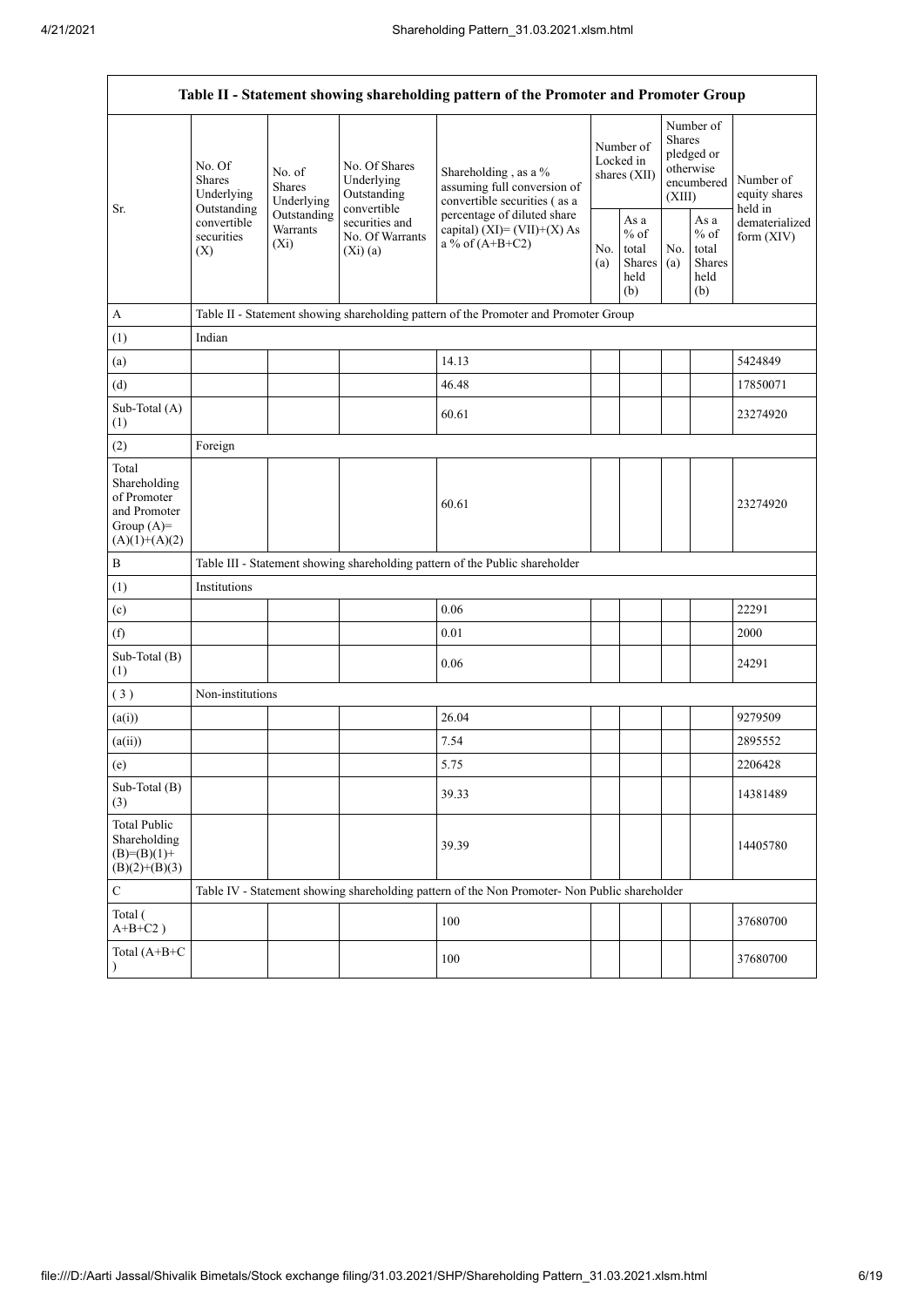| Individuals/Hindu undivided Family                                                                                   |                                                   |                              |                                                 |                                                      |                                |                                                      |                                                       |  |  |  |  |
|----------------------------------------------------------------------------------------------------------------------|---------------------------------------------------|------------------------------|-------------------------------------------------|------------------------------------------------------|--------------------------------|------------------------------------------------------|-------------------------------------------------------|--|--|--|--|
| Searial No.                                                                                                          | $\mathbf{1}$                                      | $\sqrt{2}$                   | 3                                               | $\overline{4}$                                       | 5                              | 6                                                    | $\overline{7}$                                        |  |  |  |  |
| Name of the<br>Shareholders (I)                                                                                      | <b>NARINDER</b><br><b>SINGH</b><br><b>GHUMMAN</b> | <b>MANJIT</b><br><b>KAUR</b> | <b>JASPAL</b><br><b>SINGH</b><br><b>DHILLON</b> | <b>TEJINDERJEET</b><br><b>KAUR</b><br><b>GHUMMAN</b> | <b>SARITA</b><br><b>SANDHU</b> | <b>DEVINDERJEET</b><br><b>SINGH</b><br><b>SANDHU</b> | <b>SATINDER</b><br><b>JEET SINGH</b><br><b>SANDHU</b> |  |  |  |  |
| PAN (II)                                                                                                             | AAAPG0769L                                        | AAGPK4376B                   | AAJPD6381J                                      | ABJPG6987C                                           | ABJPS0310F                     | ABJPS2761E                                           | ABJPS2763G                                            |  |  |  |  |
| No. of fully paid<br>up equity shares<br>$\text{held}(\text{IV})$                                                    | 2994000                                           | 176000                       | 4000                                            | 616000                                               | 432000                         | 76000                                                | 576000                                                |  |  |  |  |
| No. Of Partly paid-<br>up equity shares<br>held (V)                                                                  |                                                   |                              |                                                 |                                                      |                                |                                                      |                                                       |  |  |  |  |
| No. Of shares<br>underlying<br>Depository<br>Receipts (VI)                                                           |                                                   |                              |                                                 |                                                      |                                |                                                      |                                                       |  |  |  |  |
| Total nos. shares<br>held $(VII) = (IV) +$<br>$(V)$ + $(VI)$                                                         | 2994000                                           | 176000                       | 4000                                            | 616000                                               | 432000                         | 76000                                                | 576000                                                |  |  |  |  |
| Shareholding as a<br>% of total no. of<br>shares (calculated<br>as per SCRR,<br>1957) (VIII) As a<br>% of $(A+B+C2)$ | 7.8                                               | 0.46                         | 0.01                                            | 1.6                                                  | 1.12                           | 0.2                                                  | 1.5                                                   |  |  |  |  |
| Number of Voting Rights held in each class of securities (IX)                                                        |                                                   |                              |                                                 |                                                      |                                |                                                      |                                                       |  |  |  |  |
| Class eg: $X$                                                                                                        | 2994000                                           | 176000                       | 4000                                            | 616000                                               | 432000                         | 76000                                                | 576000                                                |  |  |  |  |
| Class eg:y                                                                                                           |                                                   |                              |                                                 |                                                      |                                |                                                      |                                                       |  |  |  |  |
| Total                                                                                                                | 2994000                                           | 176000                       | 4000                                            | 616000                                               | 432000                         | 76000                                                | 576000                                                |  |  |  |  |
| Total as a % of<br>Total Voting rights                                                                               | 7.87                                              | 0.46                         | 0.01                                            | 1.62                                                 | 1.14                           | $0.2\,$                                              | 1.51                                                  |  |  |  |  |
| No. Of Shares<br>Underlying<br>Outstanding<br>convertible<br>securities (X)                                          |                                                   |                              |                                                 |                                                      |                                |                                                      |                                                       |  |  |  |  |
| No. of Shares<br>Underlying<br>Outstanding<br>Warrants (Xi)                                                          |                                                   |                              |                                                 |                                                      |                                |                                                      |                                                       |  |  |  |  |
| No. Of Shares<br>Underlying<br>Outstanding<br>convertible<br>securities and No.<br>Of Warrants (Xi)<br>(a)           |                                                   |                              |                                                 |                                                      |                                |                                                      |                                                       |  |  |  |  |
| Shareholding, as a<br>% assuming full<br>conversion of<br>convertible<br>securities (as a                            |                                                   |                              |                                                 |                                                      |                                |                                                      |                                                       |  |  |  |  |
| percentage of<br>diluted share<br>capital) (XI)=<br>$(VII)+(Xi)(a)$ As a<br>% of $(A+B+C2)$                          | 7.8                                               | 0.46                         | 0.01                                            | 1.6                                                  | 1.12                           | 0.2                                                  | 1.5                                                   |  |  |  |  |
| Number of Locked in shares (XII)                                                                                     |                                                   |                              |                                                 |                                                      |                                |                                                      |                                                       |  |  |  |  |
| No. (a)                                                                                                              |                                                   |                              |                                                 |                                                      |                                |                                                      |                                                       |  |  |  |  |
| As a % of total<br>Shares held (b)                                                                                   |                                                   |                              |                                                 |                                                      |                                |                                                      |                                                       |  |  |  |  |
| Number of Shares pledged or otherwise encumbered (XIII)                                                              |                                                   |                              |                                                 |                                                      |                                |                                                      |                                                       |  |  |  |  |
| No. (a)                                                                                                              |                                                   |                              |                                                 |                                                      |                                |                                                      |                                                       |  |  |  |  |
| As a % of total<br>Shares held (b)                                                                                   |                                                   |                              |                                                 |                                                      |                                |                                                      |                                                       |  |  |  |  |
| Number of equity<br>shares held in<br>dematerialized<br>form $(XIV)$                                                 | 2994000                                           | 176000                       | 4000                                            | 616000                                               | 432000                         | 76000                                                | 576000                                                |  |  |  |  |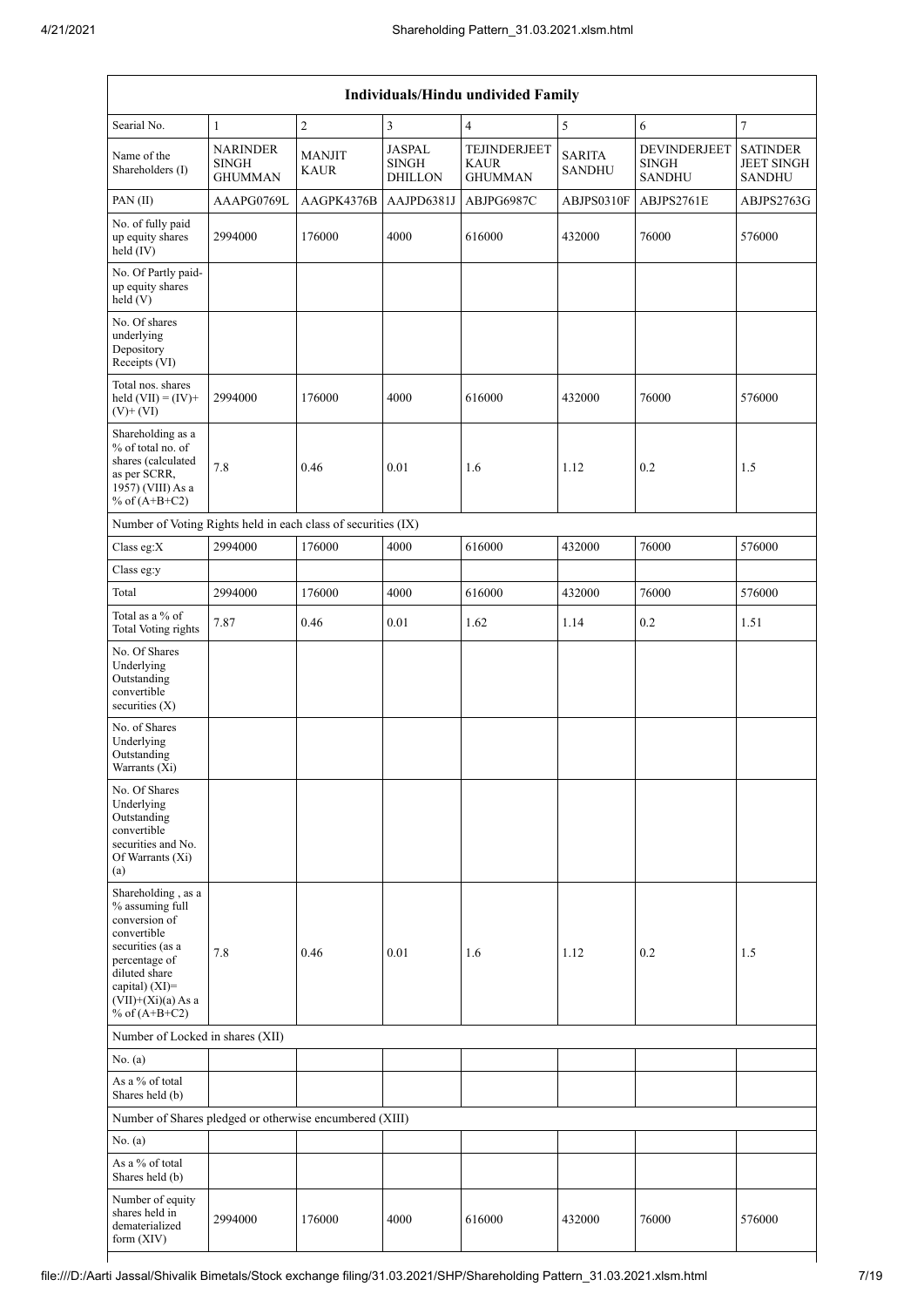|                                 | Reason for not providing PAN |          |          |          |          |          |          |  |  |  |  |
|---------------------------------|------------------------------|----------|----------|----------|----------|----------|----------|--|--|--|--|
| Reason for not<br>providing PAN |                              |          |          |          |          |          |          |  |  |  |  |
| Shareholder type                | Promoter                     | Promoter | Promoter | Promoter | Promoter | Promoter | Promoter |  |  |  |  |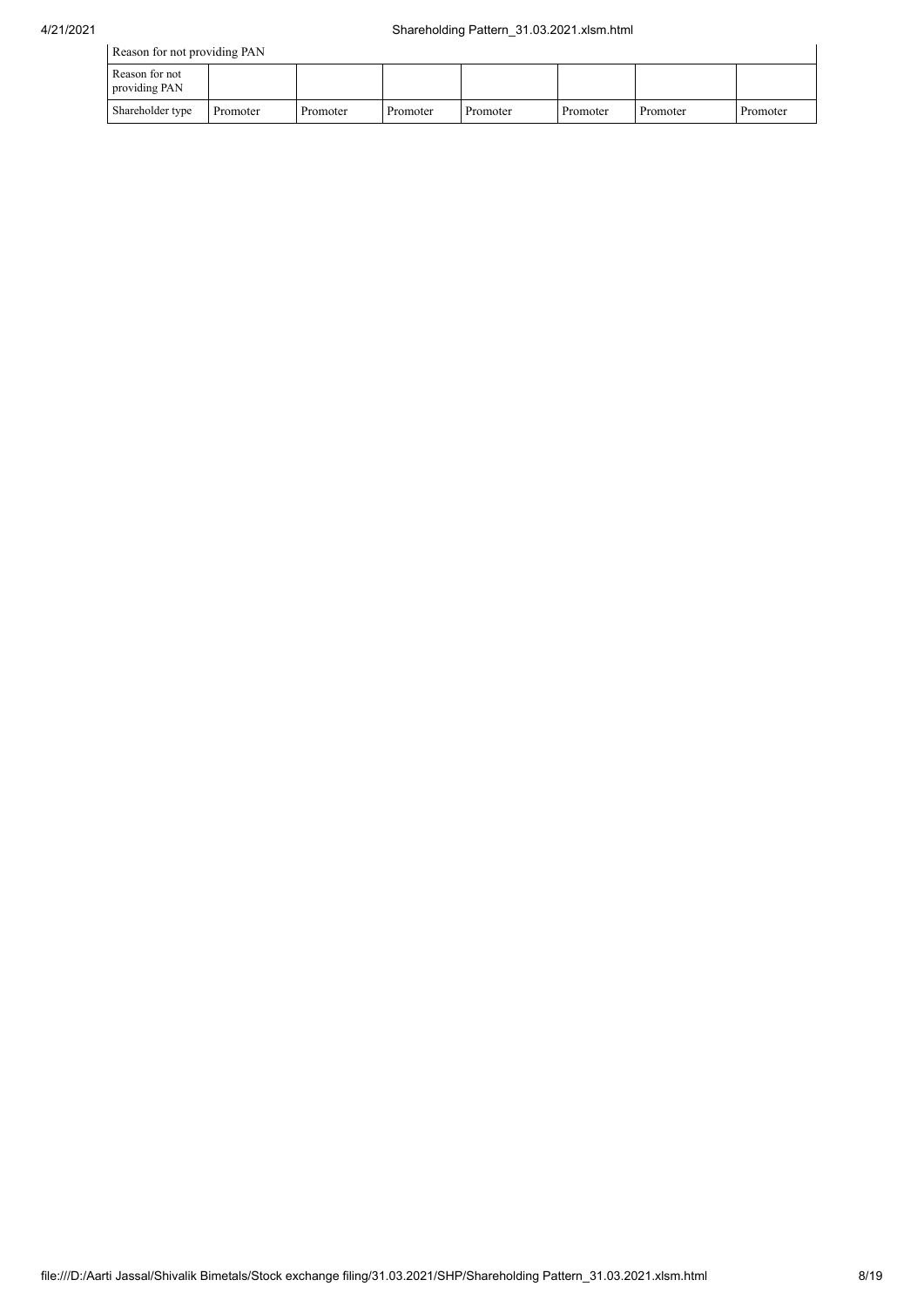|                                                                                                                                                                                          | Individuals/Hindu undivided Family                            |                      |                     |                       |  |  |  |  |  |  |  |  |
|------------------------------------------------------------------------------------------------------------------------------------------------------------------------------------------|---------------------------------------------------------------|----------------------|---------------------|-----------------------|--|--|--|--|--|--|--|--|
| Searial No.                                                                                                                                                                              | 8                                                             | 9                    | 10                  |                       |  |  |  |  |  |  |  |  |
| Name of the<br>Shareholders (I)                                                                                                                                                          | <b>GURBIR SANDHU</b>                                          | <b>SUMER GHUMMAN</b> | <b>ANGAD SANDHU</b> | Click here to go back |  |  |  |  |  |  |  |  |
| PAN (II)                                                                                                                                                                                 | ABJPS6626A                                                    | AHMPG7844D           | AVJPS6029H          | Total                 |  |  |  |  |  |  |  |  |
| No. of fully paid<br>up equity shares<br>held (IV)                                                                                                                                       | 244849                                                        | 2000                 | 304000              | 5424849               |  |  |  |  |  |  |  |  |
| No. Of Partly paid-<br>up equity shares<br>held(V)                                                                                                                                       |                                                               |                      |                     |                       |  |  |  |  |  |  |  |  |
| No. Of shares<br>underlying<br>Depository<br>Receipts (VI)                                                                                                                               |                                                               |                      |                     |                       |  |  |  |  |  |  |  |  |
| Total nos. shares<br>held $(VII) = (IV) +$<br>$(V)$ + $(VI)$                                                                                                                             | 244849                                                        | 2000                 | 304000              | 5424849               |  |  |  |  |  |  |  |  |
| Shareholding as a<br>% of total no. of<br>shares (calculated<br>as per SCRR,<br>1957) (VIII) As a<br>% of $(A+B+C2)$                                                                     | 0.64                                                          | 0.01                 | 0.79                | 14.13                 |  |  |  |  |  |  |  |  |
|                                                                                                                                                                                          | Number of Voting Rights held in each class of securities (IX) |                      |                     |                       |  |  |  |  |  |  |  |  |
| Class eg:X                                                                                                                                                                               | 244849                                                        | 2000                 | 304000              | 5424849               |  |  |  |  |  |  |  |  |
| Class eg:y                                                                                                                                                                               |                                                               |                      |                     |                       |  |  |  |  |  |  |  |  |
| Total                                                                                                                                                                                    | 244849                                                        | 2000                 | 304000              | 5424849               |  |  |  |  |  |  |  |  |
| Total as a % of<br><b>Total Voting rights</b>                                                                                                                                            | 0.64                                                          | 0.01                 | 0.8                 | 14.26                 |  |  |  |  |  |  |  |  |
| No. Of Shares<br>Underlying<br>Outstanding<br>convertible<br>securities $(X)$                                                                                                            |                                                               |                      |                     |                       |  |  |  |  |  |  |  |  |
| No. of Shares<br>Underlying<br>Outstanding<br>Warrants (Xi)                                                                                                                              |                                                               |                      |                     |                       |  |  |  |  |  |  |  |  |
| No. Of Shares<br>Underlying<br>Outstanding<br>convertible<br>securities and No.<br>Of Warrants (Xi)<br>(a)                                                                               |                                                               |                      |                     |                       |  |  |  |  |  |  |  |  |
| Shareholding, as a<br>% assuming full<br>conversion of<br>convertible<br>securities (as a<br>percentage of<br>diluted share<br>capital) (XI)=<br>$(VII)+(Xi)(a)$ As a<br>% of $(A+B+C2)$ | 0.64                                                          | 0.01                 | 0.79                | 14.13                 |  |  |  |  |  |  |  |  |
| Number of Locked in shares (XII)                                                                                                                                                         |                                                               |                      |                     |                       |  |  |  |  |  |  |  |  |
| No. (a)                                                                                                                                                                                  |                                                               |                      |                     |                       |  |  |  |  |  |  |  |  |
| As a % of total<br>Shares held (b)                                                                                                                                                       |                                                               |                      |                     |                       |  |  |  |  |  |  |  |  |
|                                                                                                                                                                                          | Number of Shares pledged or otherwise encumbered (XIII)       |                      |                     |                       |  |  |  |  |  |  |  |  |
| No. $(a)$                                                                                                                                                                                |                                                               |                      |                     |                       |  |  |  |  |  |  |  |  |
| As a % of total<br>Shares held (b)                                                                                                                                                       |                                                               |                      |                     |                       |  |  |  |  |  |  |  |  |
| Number of equity<br>shares held in<br>dematerialized<br>form $(XIV)$                                                                                                                     | 244849                                                        | 2000                 | 304000              | 5424849               |  |  |  |  |  |  |  |  |
| Reason for not providing PAN                                                                                                                                                             |                                                               |                      |                     |                       |  |  |  |  |  |  |  |  |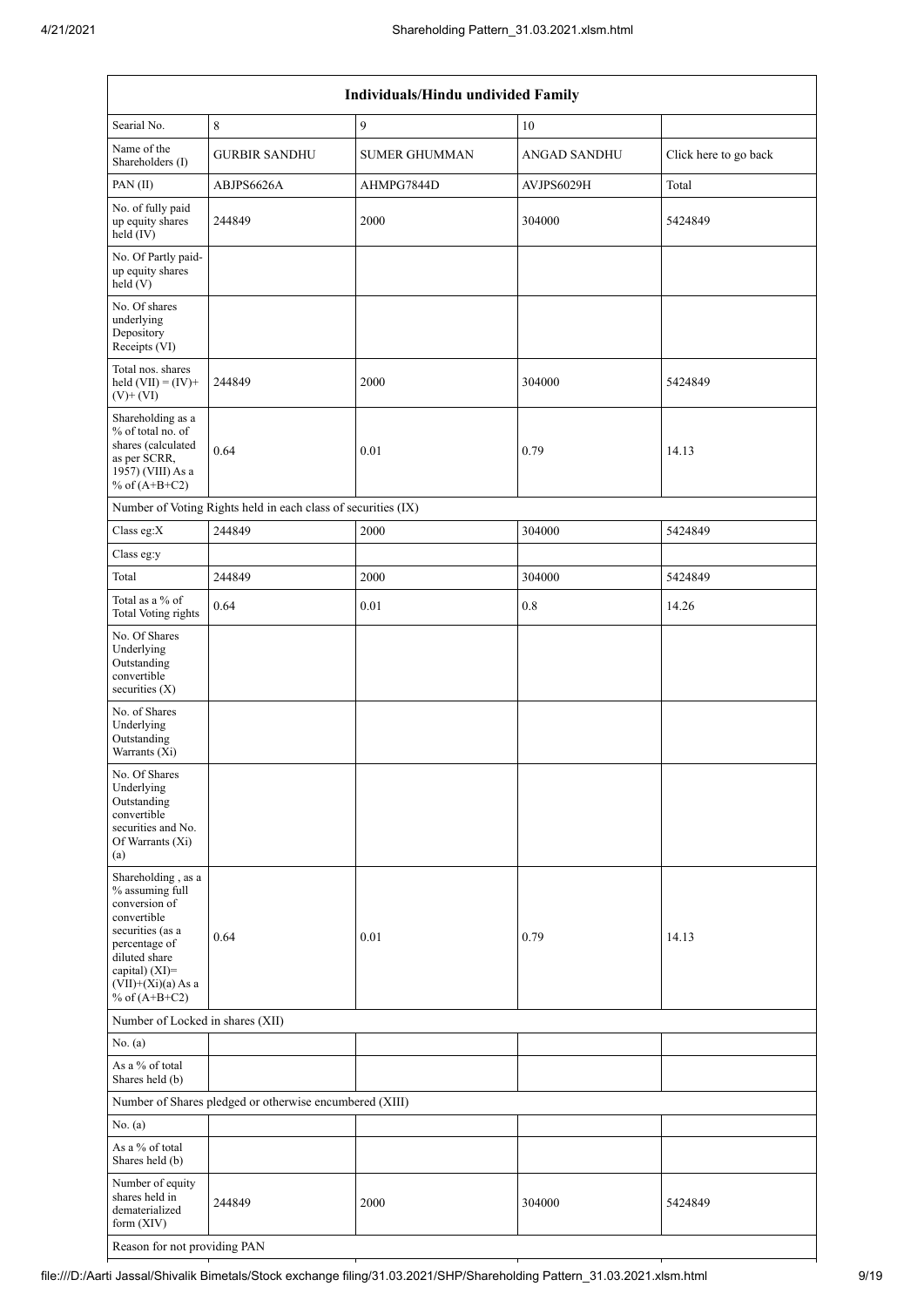| Reason for not<br>providing PAN |          |          |          |  |
|---------------------------------|----------|----------|----------|--|
| Shareholder type                | Promoter | Promoter | Promoter |  |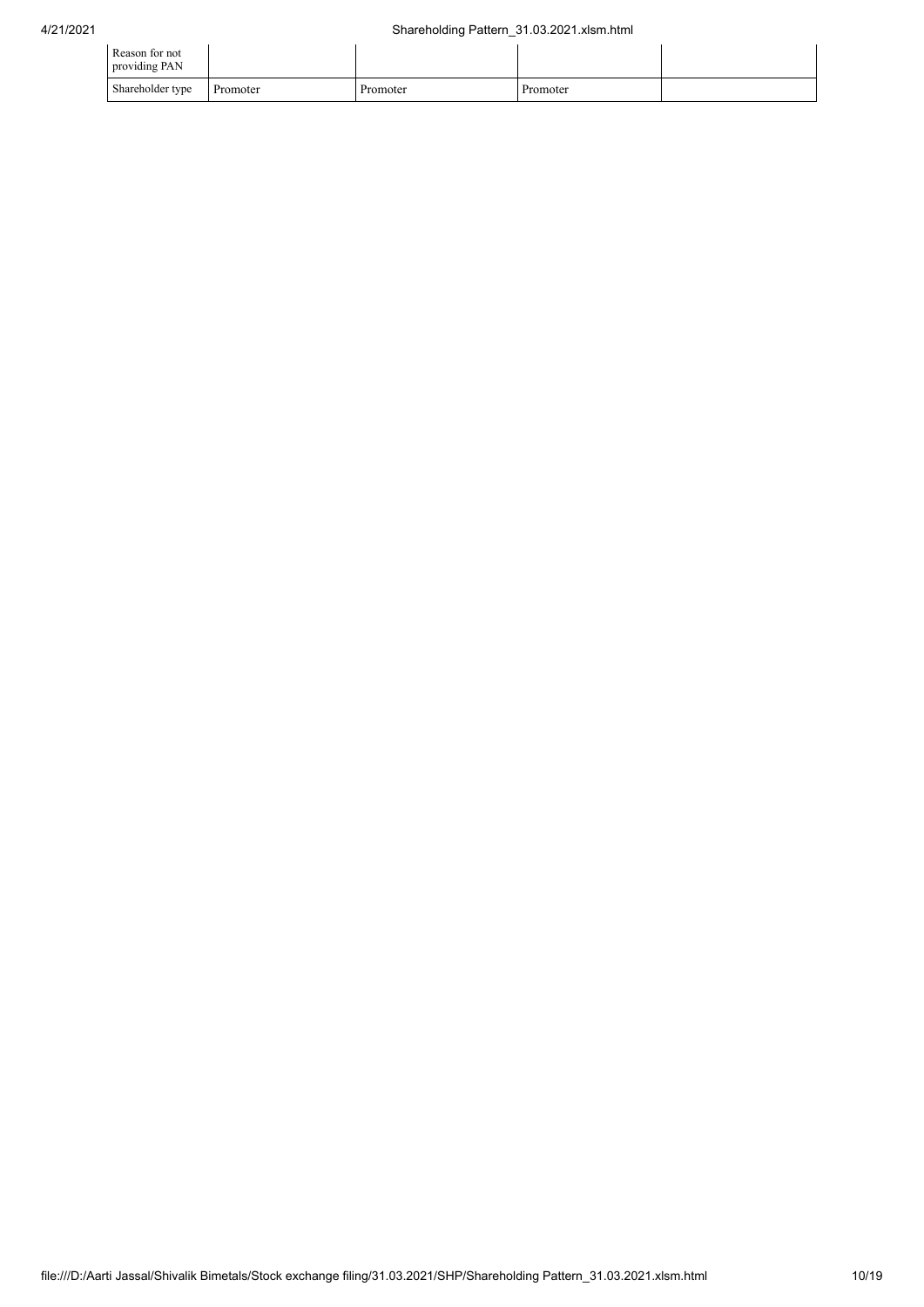| Any Other (specify)                                                                                                                                                                     |                                                                       |                                           |                                                             |                                                                   |                                                                  |                                                                     |  |  |  |  |  |
|-----------------------------------------------------------------------------------------------------------------------------------------------------------------------------------------|-----------------------------------------------------------------------|-------------------------------------------|-------------------------------------------------------------|-------------------------------------------------------------------|------------------------------------------------------------------|---------------------------------------------------------------------|--|--|--|--|--|
| Searial No.                                                                                                                                                                             | $\mathbf{1}$                                                          | $\overline{2}$                            | 3                                                           | $\overline{4}$                                                    | 5                                                                | 6                                                                   |  |  |  |  |  |
| Category                                                                                                                                                                                | <b>Bodies Corporate</b>                                               | <b>Bodies</b><br>Corporate                | <b>Bodies Corporate</b>                                     | <b>Bodies</b><br>Corporate                                        | <b>Bodies Corporate</b>                                          | <b>Bodies Corporate</b>                                             |  |  |  |  |  |
| Name of the<br>Shareholders (I)                                                                                                                                                         | <b>AMAR</b><br><b>ENGINEERING</b><br><b>COMPANY PVT</b><br><b>LTD</b> | ANGAD<br><b>ESTATES PVT</b><br><b>LTD</b> | O D FINANCE<br><b>AND</b><br><b>INVESTMENT</b><br>$(P)$ LTD | <b>TSL</b><br><b>HOLDINGS</b><br><b>PRIVATE</b><br><b>LIMITED</b> | <b>ULTRA</b><br><b>PORTFOLIO</b><br>MANAGEMENT<br><b>PVT LTD</b> | <b>B S SANDHU</b><br><b>AND</b><br><b>ASSOCIATES</b><br>PRIVATE LTD |  |  |  |  |  |
| PAN (II)                                                                                                                                                                                | AAACA0214F                                                            | AAACA8041Q                                | AAACO0299G                                                  | AAACT3448E                                                        | AAACU0117D                                                       | AABCB8936E                                                          |  |  |  |  |  |
| No. of the<br>Shareholders (I)                                                                                                                                                          | $\mathbf{1}$                                                          | 1                                         | $\mathbf{1}$                                                | $\mathbf{1}$                                                      | $\mathbf{1}$                                                     | $\mathbf{1}$                                                        |  |  |  |  |  |
| No. of fully paid<br>up equity shares<br>held (IV)                                                                                                                                      | 1414310                                                               | 3310000                                   | 5070781                                                     | 5580400                                                           | 1904180                                                          | 570400                                                              |  |  |  |  |  |
| No. Of Partly paid-<br>up equity shares<br>held(V)                                                                                                                                      |                                                                       |                                           |                                                             |                                                                   |                                                                  |                                                                     |  |  |  |  |  |
| No. Of shares<br>underlying<br>Depository<br>Receipts (VI)                                                                                                                              |                                                                       |                                           |                                                             |                                                                   |                                                                  |                                                                     |  |  |  |  |  |
| Total nos. shares<br>held $(VII) = (IV) +$<br>$(V)$ + $(VI)$                                                                                                                            | 1414310                                                               | 3310000                                   | 5070781                                                     | 5580400                                                           | 1904180                                                          | 570400                                                              |  |  |  |  |  |
| Shareholding as a<br>% of total no. of<br>shares (calculated<br>as per SCRR,<br>1957) (VIII) As a<br>% of $(A+B+C2)$                                                                    | 3.68                                                                  | 8.62                                      | 13.2                                                        | 14.53                                                             | 4.96                                                             | 1.49                                                                |  |  |  |  |  |
|                                                                                                                                                                                         | Number of Voting Rights held in each class of securities (IX)         |                                           |                                                             |                                                                   |                                                                  |                                                                     |  |  |  |  |  |
| Class eg: X                                                                                                                                                                             | 1414310                                                               | 3310000                                   | 5070781                                                     | 5580400                                                           | 1904180                                                          | 570400                                                              |  |  |  |  |  |
| Class eg:y                                                                                                                                                                              |                                                                       |                                           |                                                             |                                                                   |                                                                  |                                                                     |  |  |  |  |  |
| Total                                                                                                                                                                                   | 1414310                                                               | 3310000                                   | 5070781                                                     | 5580400                                                           | 1904180                                                          | 570400                                                              |  |  |  |  |  |
| Total as a % of<br>Total Voting rights                                                                                                                                                  | 3.72                                                                  | 8.7                                       | 13.33                                                       | 14.67                                                             | 5.01                                                             | 1.5                                                                 |  |  |  |  |  |
| No. Of Shares<br>Underlying<br>Outstanding<br>convertible<br>securities $(X)$                                                                                                           |                                                                       |                                           |                                                             |                                                                   |                                                                  |                                                                     |  |  |  |  |  |
| No. of Shares<br>Underlying<br>Outstanding<br>Warrants (Xi)                                                                                                                             |                                                                       |                                           |                                                             |                                                                   |                                                                  |                                                                     |  |  |  |  |  |
| No. Of Shares<br>Underlying<br>Outstanding<br>convertible<br>securities and No.<br>Of Warrants (Xi)<br>(a)                                                                              |                                                                       |                                           |                                                             |                                                                   |                                                                  |                                                                     |  |  |  |  |  |
| Shareholding, as a<br>% assuming full<br>conversion of<br>convertible<br>securities (as a<br>percentage of<br>diluted share<br>capital) $(XI)$ =<br>$(VII)+(X)$ As a %<br>of $(A+B+C2)$ | 3.68                                                                  | 8.62                                      | 13.2                                                        | 14.53                                                             | 4.96                                                             | 1.49                                                                |  |  |  |  |  |
| Number of Locked in shares (XII)                                                                                                                                                        |                                                                       |                                           |                                                             |                                                                   |                                                                  |                                                                     |  |  |  |  |  |
| No. (a)                                                                                                                                                                                 |                                                                       |                                           |                                                             |                                                                   |                                                                  |                                                                     |  |  |  |  |  |
| As a % of total<br>Shares held (b)                                                                                                                                                      |                                                                       |                                           |                                                             |                                                                   |                                                                  |                                                                     |  |  |  |  |  |
|                                                                                                                                                                                         | Number of Shares pledged or otherwise encumbered (XIII)               |                                           |                                                             |                                                                   |                                                                  |                                                                     |  |  |  |  |  |
| No. $(a)$                                                                                                                                                                               |                                                                       |                                           |                                                             |                                                                   |                                                                  |                                                                     |  |  |  |  |  |
|                                                                                                                                                                                         |                                                                       |                                           |                                                             |                                                                   |                                                                  |                                                                     |  |  |  |  |  |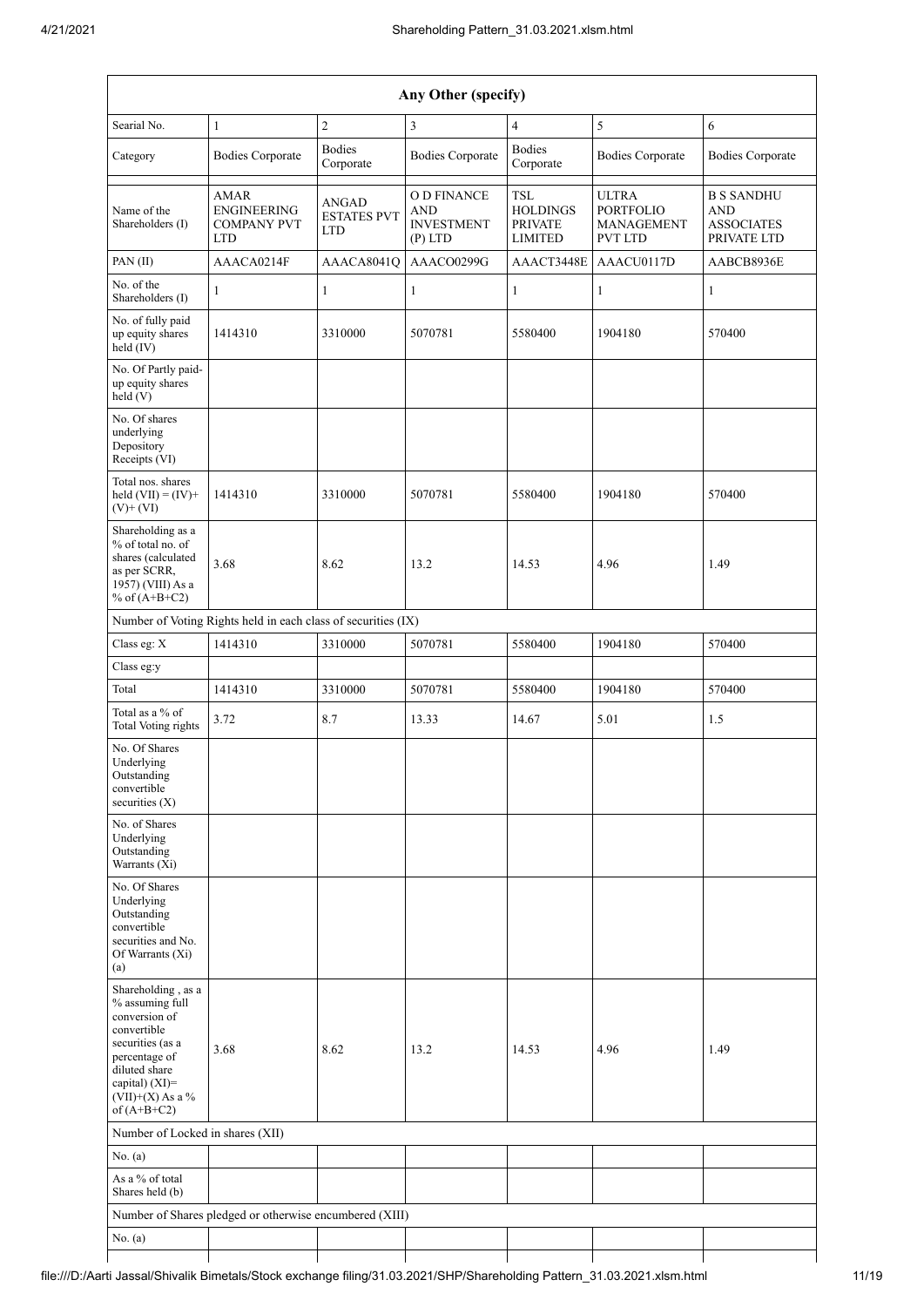## 4/21/2021 Shareholding Pattern\_31.03.2021.xlsm.html

| As a % of total<br>Shares held (b)                                   |                |                   |                |                   |                |                |  |  |  |
|----------------------------------------------------------------------|----------------|-------------------|----------------|-------------------|----------------|----------------|--|--|--|
| Number of equity<br>shares held in<br>dematerialized<br>form $(XIV)$ | 1414310        | 3310000           | 5070781        | 5580400           | 1904180        | 570400         |  |  |  |
| Reason for not providing PAN                                         |                |                   |                |                   |                |                |  |  |  |
| Reason for not<br>providing PAN                                      |                |                   |                |                   |                |                |  |  |  |
| Shareholder type                                                     | Promoter Group | Promoter<br>Group | Promoter Group | Promoter<br>Group | Promoter Group | Promoter Group |  |  |  |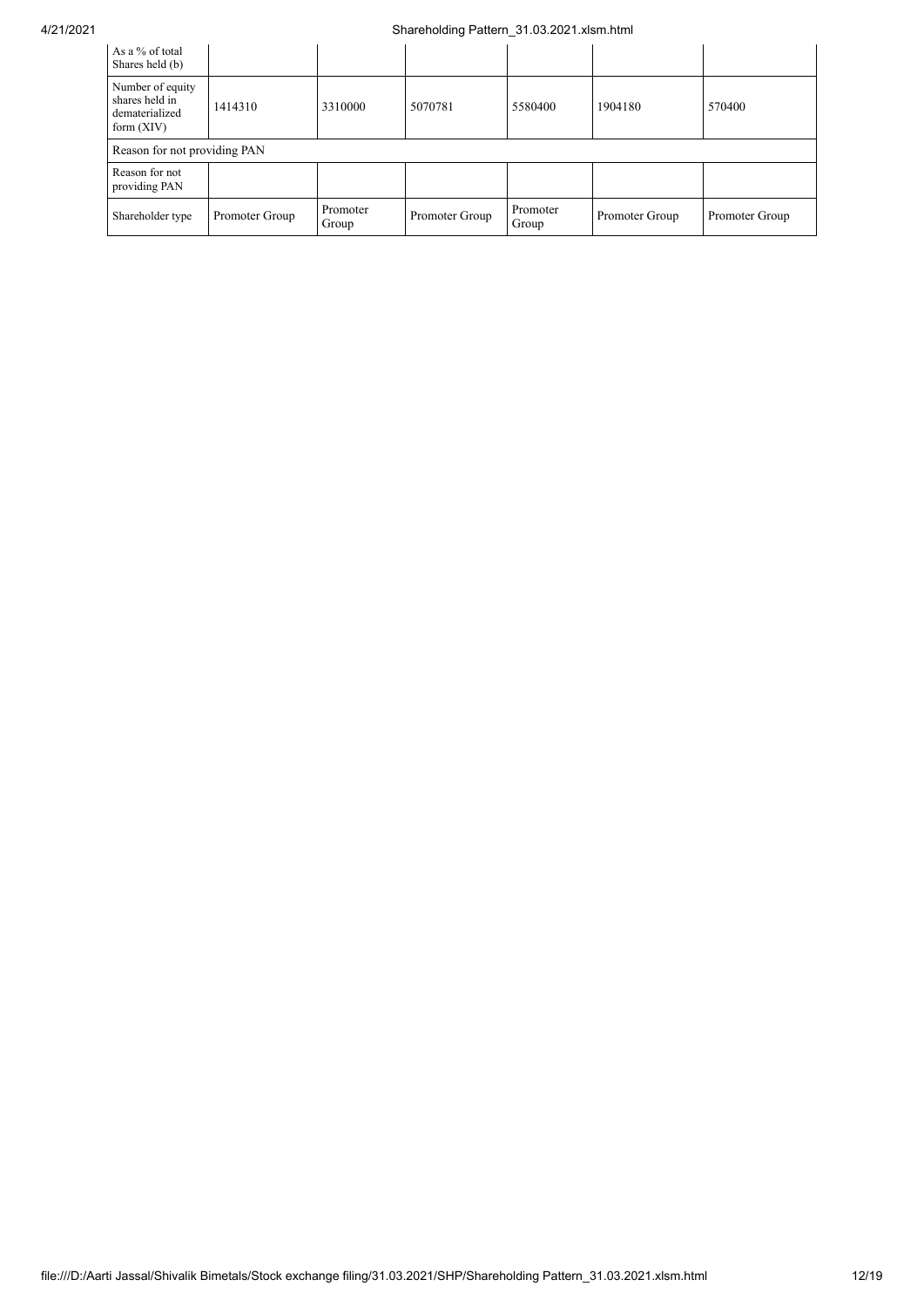| Any Other (specify)                                                                                                                                                                  |                                                               |  |  |  |  |  |
|--------------------------------------------------------------------------------------------------------------------------------------------------------------------------------------|---------------------------------------------------------------|--|--|--|--|--|
| Searial No.                                                                                                                                                                          |                                                               |  |  |  |  |  |
| Category                                                                                                                                                                             | Click here to go back                                         |  |  |  |  |  |
| Name of the<br>Shareholders (I)                                                                                                                                                      |                                                               |  |  |  |  |  |
| PAN (II)                                                                                                                                                                             | Total                                                         |  |  |  |  |  |
| No. of the<br>Shareholders (I)                                                                                                                                                       | 6                                                             |  |  |  |  |  |
| No. of fully paid<br>up equity shares<br>held (IV)                                                                                                                                   | 17850071                                                      |  |  |  |  |  |
| No. Of Partly paid-<br>up equity shares<br>held(V)                                                                                                                                   |                                                               |  |  |  |  |  |
| No. Of shares<br>underlying<br>Depository<br>Receipts (VI)                                                                                                                           |                                                               |  |  |  |  |  |
| Total nos. shares<br>held $(VII) = (IV) +$<br>$(V)$ + $(VI)$                                                                                                                         | 17850071                                                      |  |  |  |  |  |
| Shareholding as a<br>% of total no. of<br>shares (calculated<br>as per SCRR,<br>1957) (VIII) As a<br>% of $(A+B+C2)$                                                                 | 46.48                                                         |  |  |  |  |  |
|                                                                                                                                                                                      | Number of Voting Rights held in each class of securities (IX) |  |  |  |  |  |
| Class eg: $\mathbf X$                                                                                                                                                                | 17850071                                                      |  |  |  |  |  |
| Class eg:y                                                                                                                                                                           |                                                               |  |  |  |  |  |
| Total                                                                                                                                                                                | 17850071                                                      |  |  |  |  |  |
| Total as a % of<br><b>Total Voting rights</b>                                                                                                                                        | 46.92                                                         |  |  |  |  |  |
| No. Of Shares<br>Underlying<br>Outstanding<br>convertible<br>securities $(X)$                                                                                                        |                                                               |  |  |  |  |  |
| No. of Shares<br>Underlying<br>Outstanding<br>Warrants (Xi)                                                                                                                          |                                                               |  |  |  |  |  |
| No. Of Shares<br>Underlying<br>Outstanding<br>convertible<br>securities and No.<br>Of Warrants (Xi)<br>(a)                                                                           |                                                               |  |  |  |  |  |
| Shareholding, as a<br>% assuming full<br>conversion of<br>convertible<br>securities (as a<br>percentage of<br>diluted share<br>capital) (XI)=<br>$(VII)+(X)$ As a %<br>of $(A+B+C2)$ | 46.48                                                         |  |  |  |  |  |
| Number of Locked in shares (XII)                                                                                                                                                     |                                                               |  |  |  |  |  |
| No. (a)                                                                                                                                                                              |                                                               |  |  |  |  |  |
| As a $\%$ of total<br>Shares held (b)                                                                                                                                                |                                                               |  |  |  |  |  |
|                                                                                                                                                                                      | Number of Shares pledged or otherwise encumbered (XIII)       |  |  |  |  |  |
| No. $(a)$                                                                                                                                                                            |                                                               |  |  |  |  |  |
| As a $\%$ of total<br>Shares held (b)                                                                                                                                                |                                                               |  |  |  |  |  |
| Number of equity                                                                                                                                                                     | 17850071                                                      |  |  |  |  |  |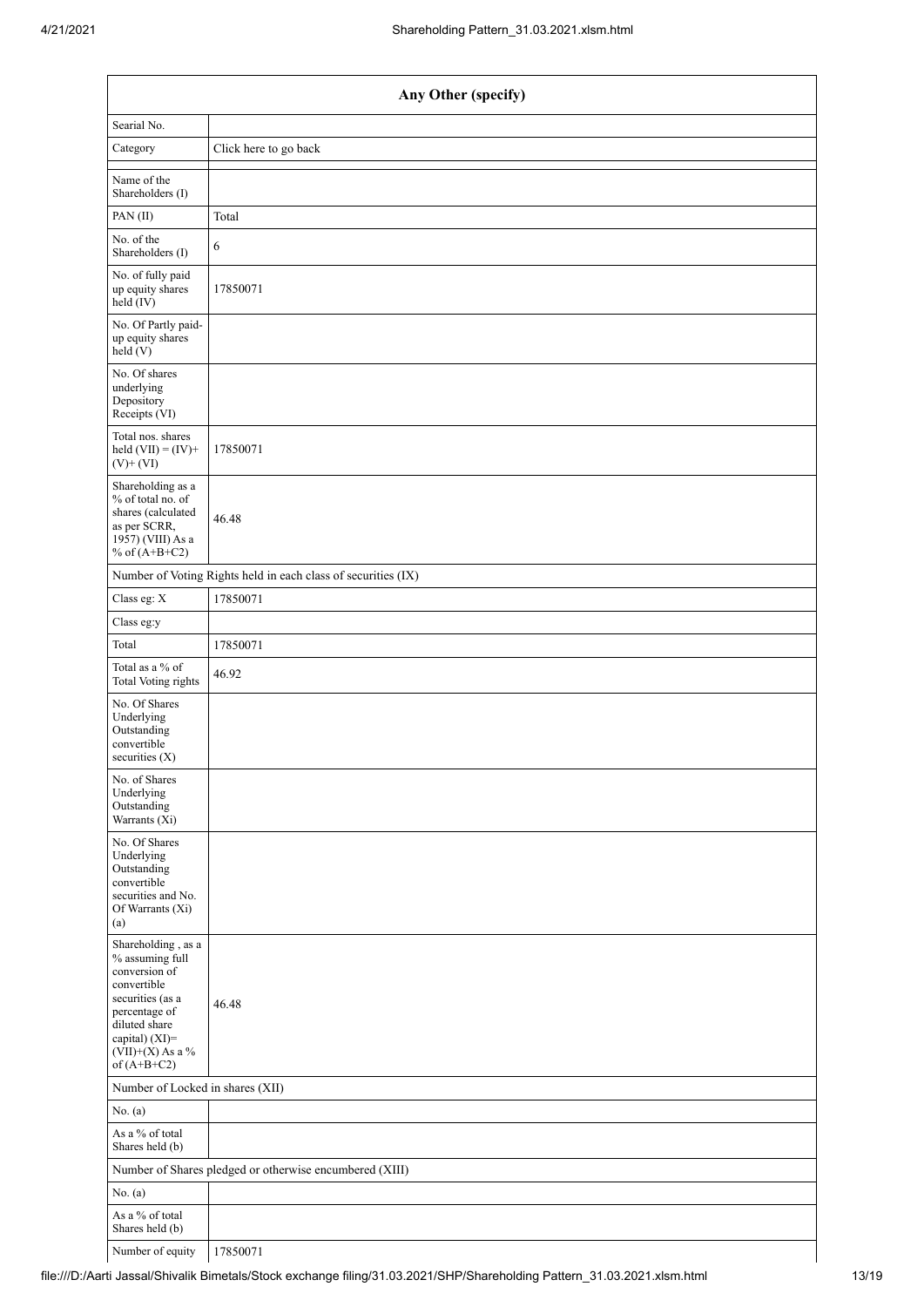| shares held in<br>dematerialized<br>form $(XIV)$ |  |  |  |  |
|--------------------------------------------------|--|--|--|--|
| Reason for not providing PAN                     |  |  |  |  |
| Reason for not<br>providing PAN                  |  |  |  |  |
| Shareholder type                                 |  |  |  |  |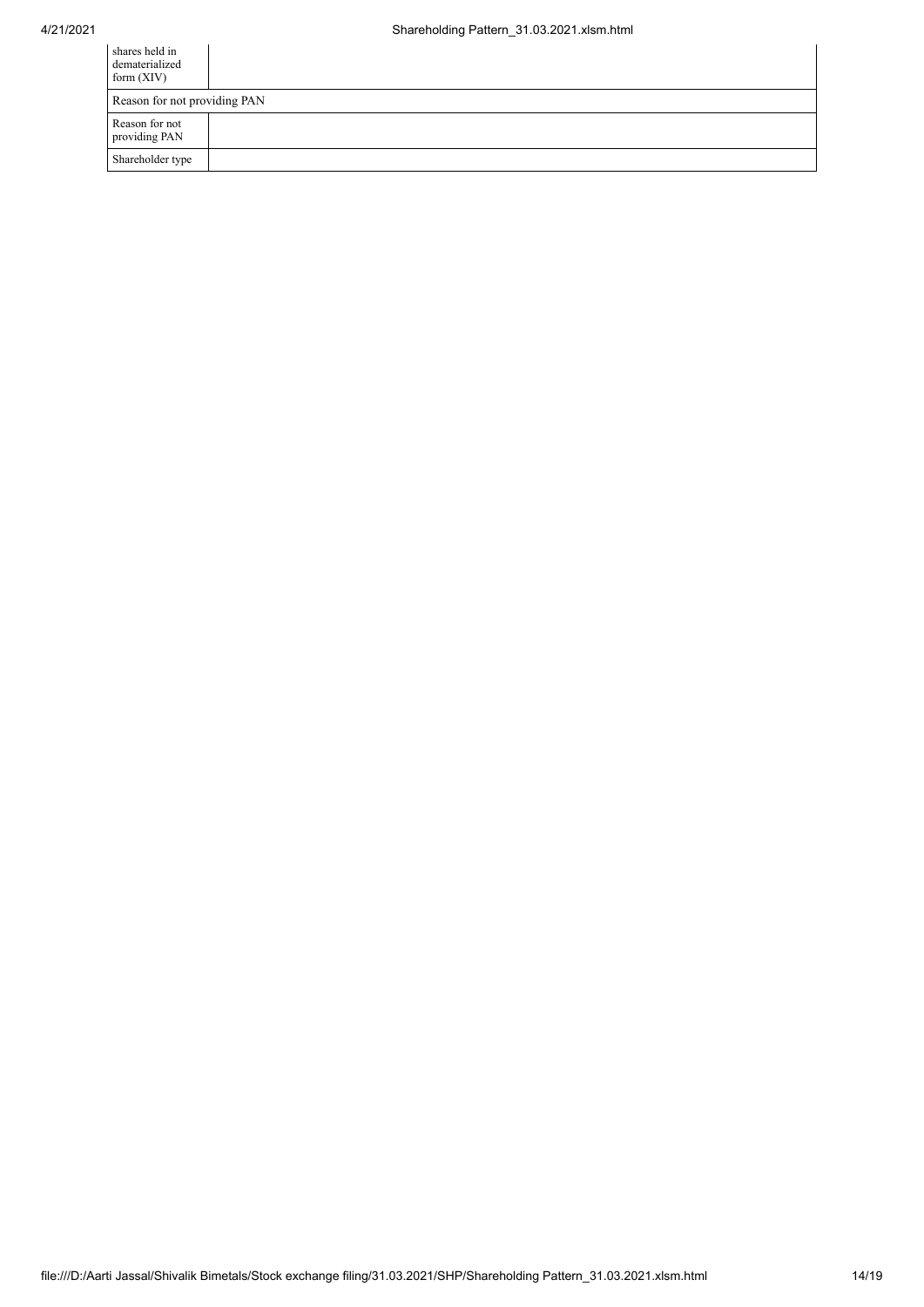| Any Other (specify)                                                                                                                                                                  |                            |                                                               |                              |                     |               |                  |                                               |  |
|--------------------------------------------------------------------------------------------------------------------------------------------------------------------------------------|----------------------------|---------------------------------------------------------------|------------------------------|---------------------|---------------|------------------|-----------------------------------------------|--|
| Searial No.                                                                                                                                                                          | $\mathbf{1}$               | $\overline{2}$                                                | 3                            | $\overline{4}$      | 5             | 6                | $\overline{7}$                                |  |
| Category                                                                                                                                                                             | <b>Bodies</b><br>Corporate | Non-Resident Indian<br>(NRI)                                  | Non-Resident<br>Indian (NRI) | Clearing<br>Members | <b>Trusts</b> | <b>IEPF</b>      | Unclaimed or<br>Suspense or Escrow<br>Account |  |
| Category / More<br>than 1 percentage                                                                                                                                                 | Category                   | More than 1 percentage of<br>shareholding                     | Category                     | Category            | Category      | Category         | Category                                      |  |
| Name of the<br>Shareholders (I)                                                                                                                                                      |                            | <b>SANDEEP KAPADIA</b>                                        |                              |                     |               |                  |                                               |  |
| PAN (II)                                                                                                                                                                             |                            | ARDPK5995N                                                    |                              |                     |               |                  |                                               |  |
| No. of the<br>Shareholders (I)                                                                                                                                                       | 56                         | $\mathbf{1}$                                                  | 129                          | 39                  | $\mathbf{1}$  | $\mathbf{1}$     | $\mathbf{1}$                                  |  |
| No. of fully paid<br>up equity shares<br>held (IV)                                                                                                                                   | 737107                     | 400444                                                        | 1030732                      | 78613               | 2000          | 124000           | 236976                                        |  |
| No. Of Partly paid-<br>up equity shares<br>held (V)                                                                                                                                  |                            |                                                               |                              |                     |               |                  |                                               |  |
| No. Of shares<br>underlying<br>Depository<br>Receipts (VI)                                                                                                                           |                            |                                                               |                              |                     |               |                  |                                               |  |
| Total nos. shares<br>held $(VII) = (IV) +$<br>$(V)$ + $(VI)$                                                                                                                         | 737107                     | 400444                                                        | 1030732                      | 78613               | 2000          | 124000           | 236976                                        |  |
| Shareholding as a<br>% of total no. of<br>shares (calculated<br>as per SCRR,<br>1957) (VIII) As a<br>% of $(A+B+C2)$                                                                 | 1.92                       | 1.04                                                          | 2.68                         | 0.2                 | 0.01          | 0.32             | 0.62                                          |  |
|                                                                                                                                                                                      |                            | Number of Voting Rights held in each class of securities (IX) |                              |                     |               |                  |                                               |  |
| Class eg: X                                                                                                                                                                          | 737107                     | 400444                                                        | 1030732                      | 78613               | 2000          | $\overline{0}$   | $\boldsymbol{0}$                              |  |
| Class eg:y                                                                                                                                                                           |                            |                                                               |                              |                     |               |                  |                                               |  |
| Total                                                                                                                                                                                | 737107                     | 400444                                                        | 1030732                      | 78613               | 2000          | $\boldsymbol{0}$ | $\boldsymbol{0}$                              |  |
| Total as a % of<br>Total Voting rights                                                                                                                                               | 1.94                       | 1.05                                                          | 2.71                         | 0.21                | 0.01          | $\overline{0}$   | $\overline{0}$                                |  |
| No. Of Shares<br>Underlying<br>Outstanding<br>convertible<br>securities $(X)$                                                                                                        |                            |                                                               |                              |                     |               |                  |                                               |  |
| No. of Shares<br>Underlying<br>Outstanding<br>Warrants (Xi)                                                                                                                          |                            |                                                               |                              |                     |               |                  |                                               |  |
| No. Of Shares<br>Underlying<br>Outstanding<br>convertible<br>securities and No.<br>Of Warrants (Xi)<br>(a)                                                                           |                            |                                                               |                              |                     |               |                  |                                               |  |
| Shareholding, as a<br>% assuming full<br>conversion of<br>convertible<br>securities (as a<br>percentage of<br>diluted share<br>capital) (XI)=<br>$(VII)+(X)$ As a %<br>of $(A+B+C2)$ | 1.92                       | 1.04                                                          | 2.68                         | 0.2                 | 0.01          | 0.32             | 0.62                                          |  |
| Number of Locked in shares (XII)                                                                                                                                                     |                            |                                                               |                              |                     |               |                  |                                               |  |
| No. (a)                                                                                                                                                                              |                            |                                                               |                              |                     |               |                  |                                               |  |
| As a % of total<br>Shares held (b)                                                                                                                                                   |                            |                                                               |                              |                     |               |                  |                                               |  |
| Number of equity<br>shares held in                                                                                                                                                   | 734107                     | 400444                                                        | 1030732                      | 78613               | 2000          | 124000           | 236976                                        |  |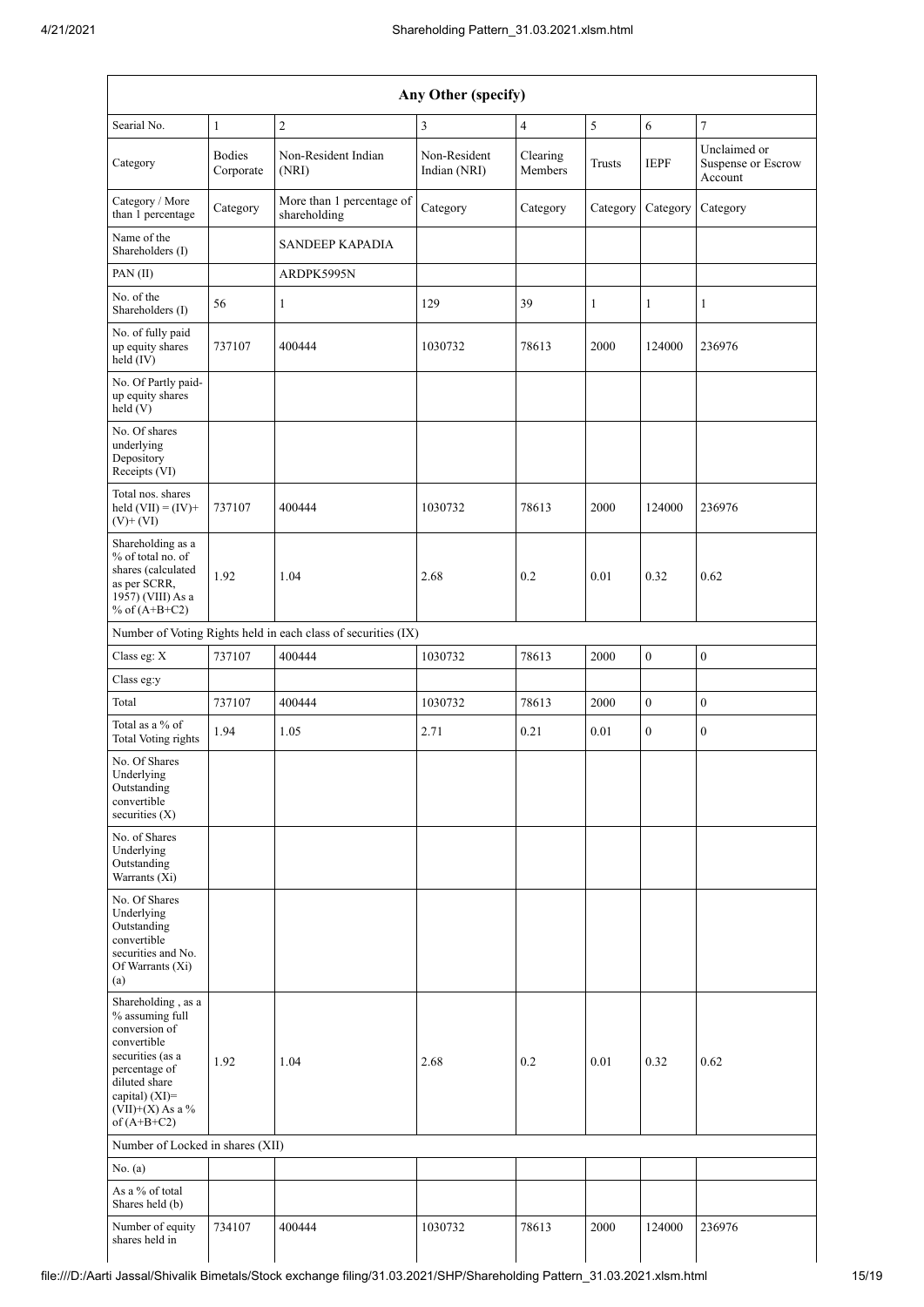## 4/21/2021 Shareholding Pattern\_31.03.2021.xlsm.html

| dematerialized<br>form $(XIV)$  |  |  |  |  |  |  |  |
|---------------------------------|--|--|--|--|--|--|--|
| Reason for not providing PAN    |  |  |  |  |  |  |  |
| Reason for not<br>providing PAN |  |  |  |  |  |  |  |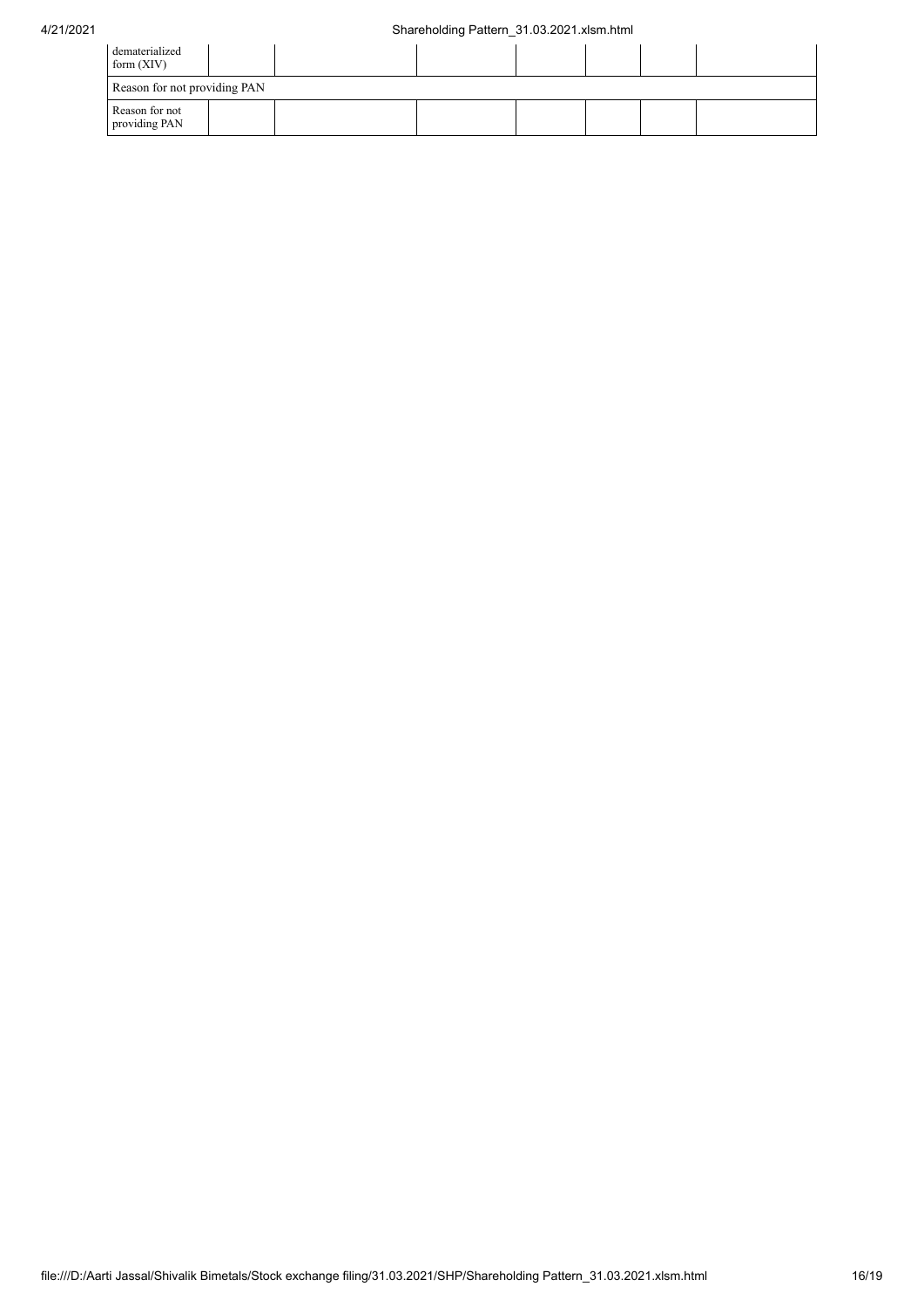| Any Other (specify)                                                                                                                                                                  |                                                               |  |  |  |  |
|--------------------------------------------------------------------------------------------------------------------------------------------------------------------------------------|---------------------------------------------------------------|--|--|--|--|
| Searial No.                                                                                                                                                                          |                                                               |  |  |  |  |
| Category                                                                                                                                                                             |                                                               |  |  |  |  |
| Category / More<br>than 1 percentage                                                                                                                                                 |                                                               |  |  |  |  |
| Name of the<br>Shareholders (I)                                                                                                                                                      | Click here to go back                                         |  |  |  |  |
| PAN (II)                                                                                                                                                                             | Total                                                         |  |  |  |  |
| No. of the<br>Shareholders (I)                                                                                                                                                       | 227                                                           |  |  |  |  |
| No. of fully paid<br>up equity shares<br>held (IV)                                                                                                                                   | 2209428                                                       |  |  |  |  |
| No. Of Partly paid-<br>up equity shares<br>held (V)                                                                                                                                  |                                                               |  |  |  |  |
| No. Of shares<br>underlying<br>Depository<br>Receipts (VI)                                                                                                                           |                                                               |  |  |  |  |
| Total nos. shares<br>held $(VII) = (IV) +$<br>$(V)+(VI)$                                                                                                                             | 2209428                                                       |  |  |  |  |
| Shareholding as a<br>% of total no. of<br>shares (calculated<br>as per SCRR,<br>1957) (VIII) As a<br>% of $(A+B+C2)$                                                                 | 5.75                                                          |  |  |  |  |
|                                                                                                                                                                                      | Number of Voting Rights held in each class of securities (IX) |  |  |  |  |
| Class eg: X                                                                                                                                                                          | 1848452                                                       |  |  |  |  |
| Class eg:y                                                                                                                                                                           |                                                               |  |  |  |  |
| Total                                                                                                                                                                                | 1848452                                                       |  |  |  |  |
| Total as a % of<br><b>Total Voting rights</b>                                                                                                                                        | 4.87                                                          |  |  |  |  |
| No. Of Shares<br>Underlying<br>Outstanding<br>convertible<br>securities (X)                                                                                                          |                                                               |  |  |  |  |
| No. of Shares<br>Underlying<br>Outstanding<br>Warrants (Xi)                                                                                                                          |                                                               |  |  |  |  |
| No. Of Shares<br>Underlying<br>Outstanding<br>convertible<br>securities and No.<br>Of Warrants (Xi)<br>(a)                                                                           |                                                               |  |  |  |  |
| Shareholding, as a<br>% assuming full<br>conversion of<br>convertible<br>securities (as a<br>percentage of<br>diluted share<br>capital) (XI)=<br>$(VII)+(X)$ As a %<br>of $(A+B+C2)$ | 5.75                                                          |  |  |  |  |
| Number of Locked in shares (XII)                                                                                                                                                     |                                                               |  |  |  |  |
| No. (a)                                                                                                                                                                              |                                                               |  |  |  |  |
| As a % of total<br>Shares held (b)                                                                                                                                                   |                                                               |  |  |  |  |
| Number of equity<br>shares held in<br>dematerialized<br>form (XIV)                                                                                                                   | 2206428                                                       |  |  |  |  |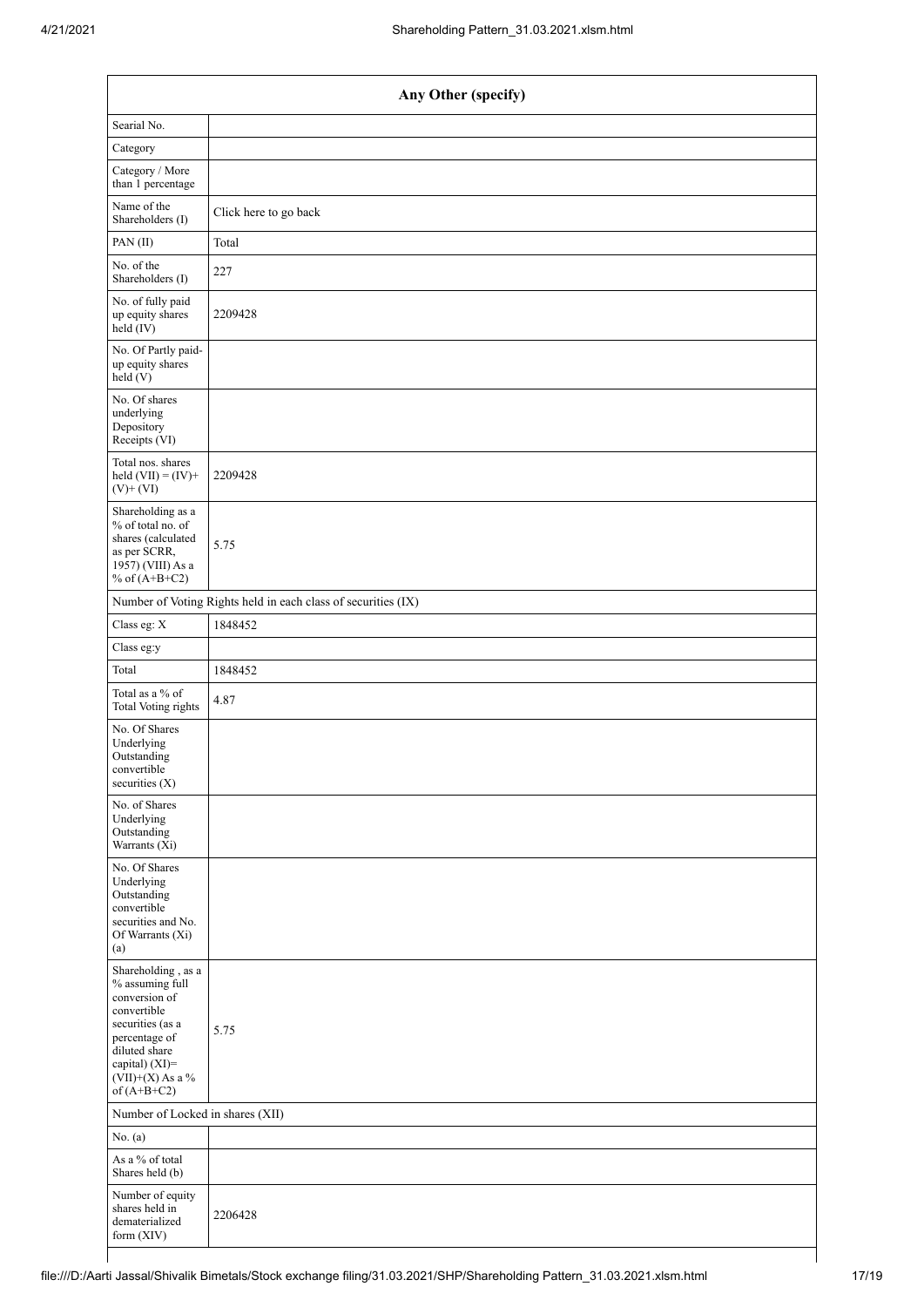Reason for not providing PAN

| Reason for not |  |  |  |
|----------------|--|--|--|

providing PAN